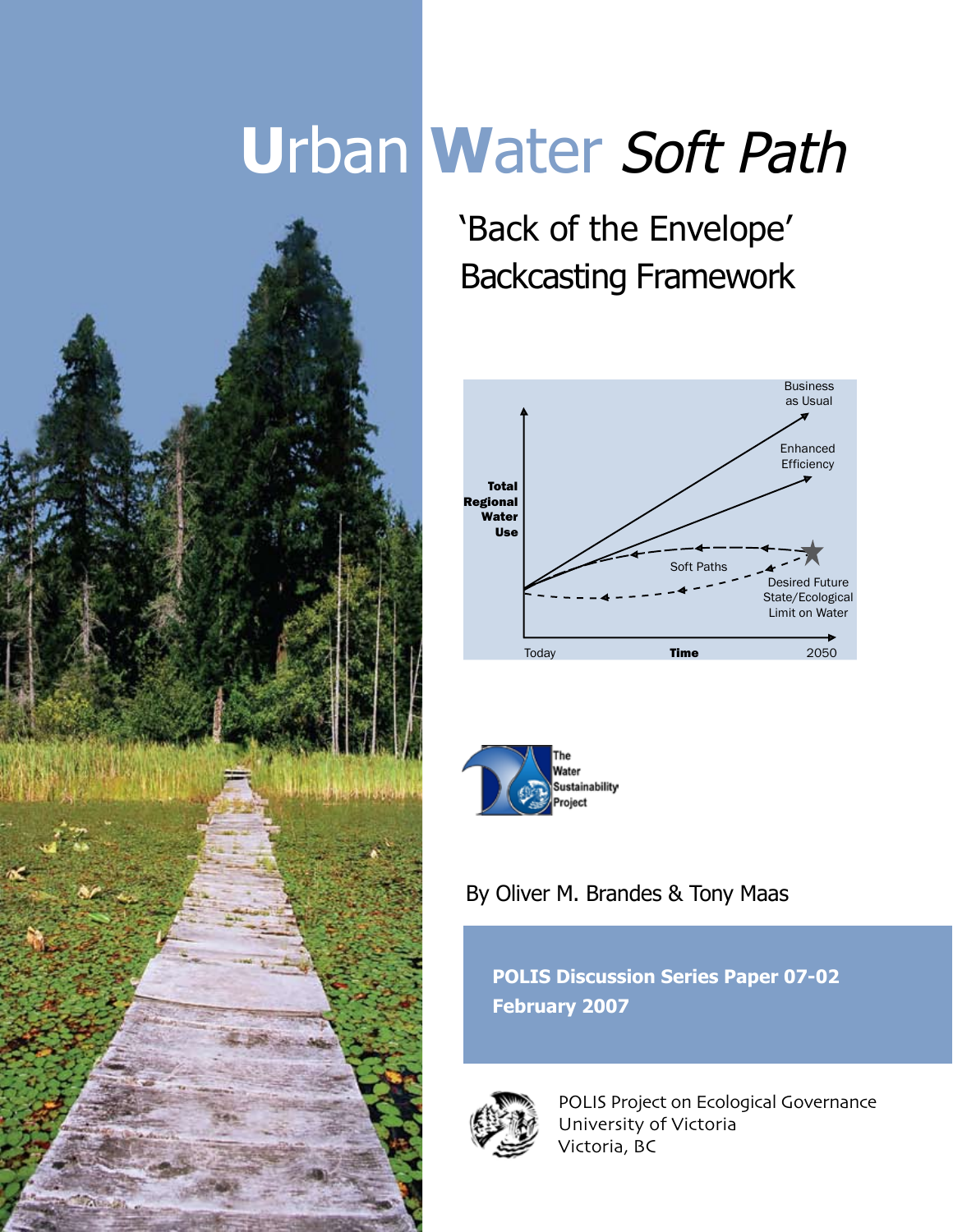# **Table of Contents**

## **Soft Path for Water Research in Canada**

The Canadian water soft path study is the first test anywhere in the world of the application of water soft path concepts to specific political jurisdictions in specific ecological and geographic settings. The study was undertaken as collaborative effort led by Friends of the Earth Canada and included the Arthur Irving Institute at Acadia University, the Environment and Resource Studies Department at the University of Waterloo, and the POLIS Project on Ecological Governance at the University of Victoria. Water soft paths were investigated on three scales: 1) the municipal and community scale; 2) the watershed scale in Nova Scotia; and 3) the provincial scale in Ontario.

For more information, see the web sites: Friends of the Earth (www.foecanada.org) and POLIS's water project (www.waterdsm.org).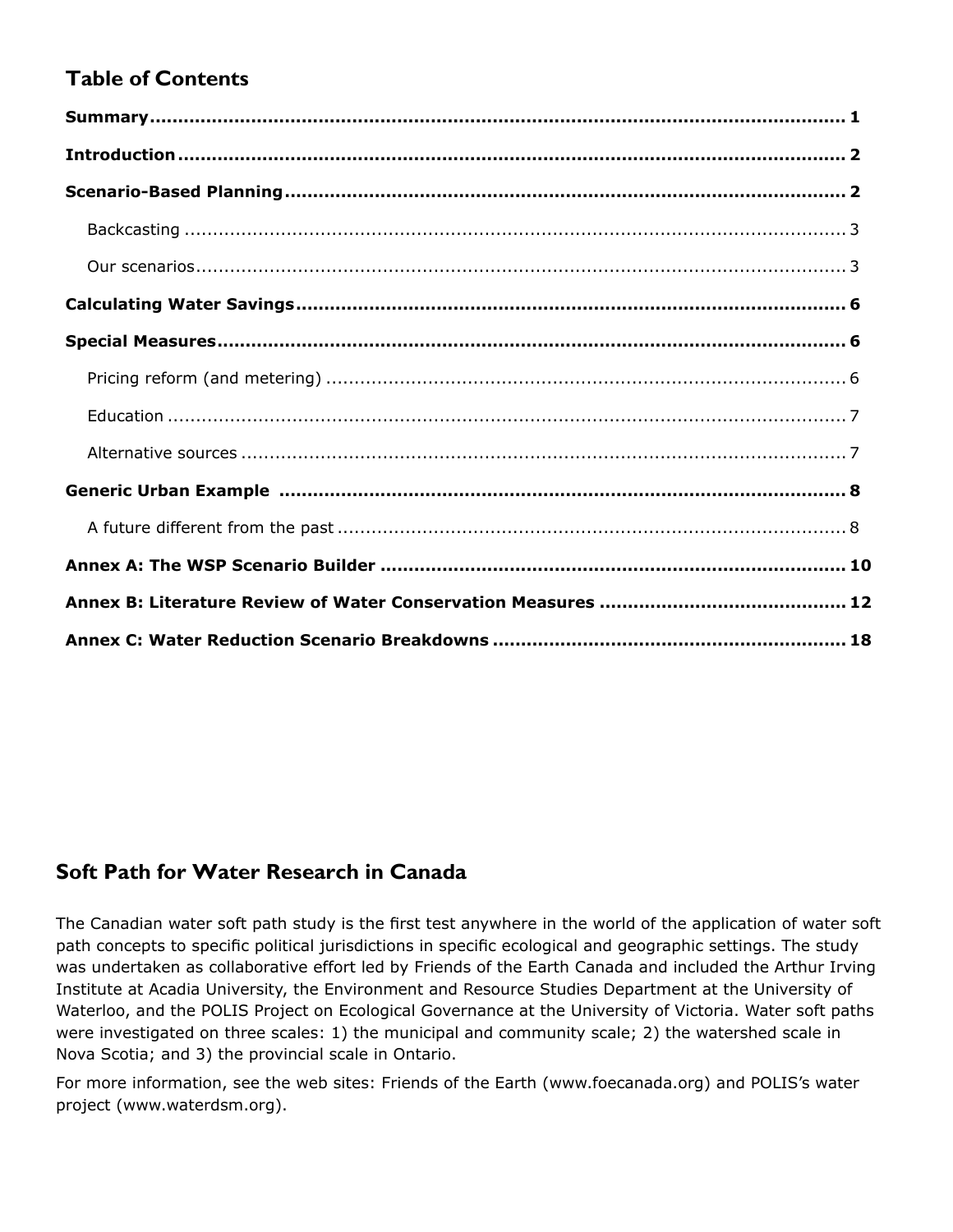# **Urban Water Soft Path 'Back of the Envelope' Backcasting Framework**

## **Summary**

**What does it do?** The Urban Water Soft Path "Back of the Envelope" Backcasting Framework (BEBF) compares various possible scenarios of future water use at the community scale (i.e. municipality or region) in the context of soft path water planning. Soft path planning employs backcasting, a planning approach that begins by envisioning possible future states, then works backwards to connect a desired future to the present by integrating policies, programs and technological innovation. We refer to this as a "back of the envelope" approach to acknowledge the approximate and generalized nature of our assumptions, estimates and calculations. The scenarios are not accurate depictions of the future, but rather illustrative narratives of possible paths for local level water management. Our main goal in developing and exploring these scenarios is to illustrate the potential of a comprehensive approach to water conservation and efficiency, with the initial results pointing to recommendations for specific actions to foster a more sustainable approach to urban water management.

**How does it work?** The framework involves the application of an analytical tool—the Water Soft Path Scenario Builder—to determine the macro impact of different "packages" of micro measures (i.e. policies, programs and technologies) on total water use. The tool provides the quantitative (water savings) dimension of each of the three scenarios established in this framework. Two of the scenarios, *Business as Usual* and *Enhanced Efficiency*, are projections; the third, the *Soft Path*, backcasts from a pre-determined desired water future that reflects local environmental, social and economic conditions. The diagram below graphically illustrates the approach to planning and water reductions associated with these scenarios of future water use.

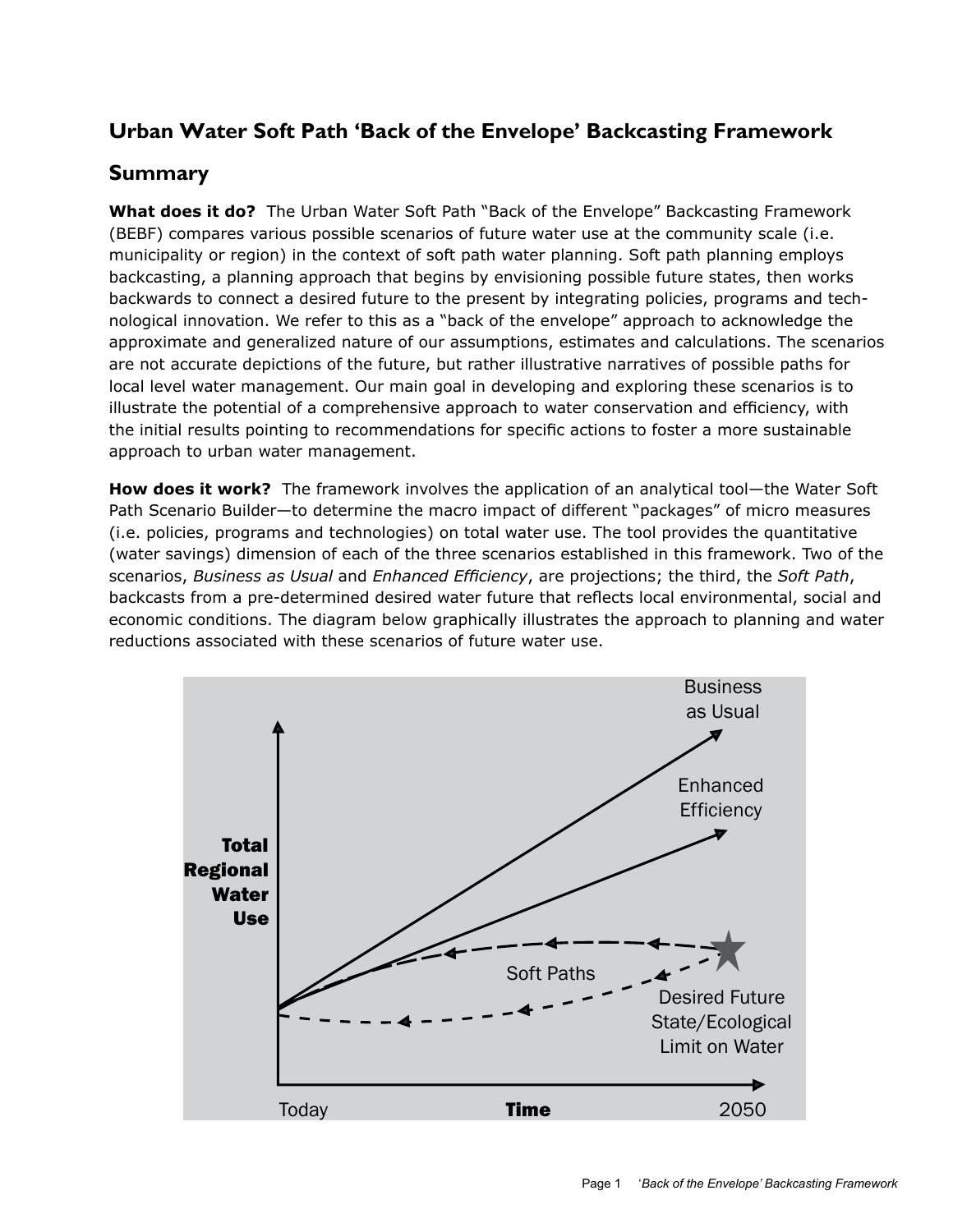# **Urban Water Soft Path 'Back of the Envelope' Backcasting Framework**

# **Introduction**

The Urban Water Soft Path "back of the envelope" Backcasting Framework (BEBF) is an element of the National Soft Path Research Initiative led by Friends of the Earth Canada and involving the Faculty of Environmental Studies at the University of Waterloo; the Arthur Irving Academy for the Environment at Acadia University; and, the POLIS Project on Ecological Governance at the University of Victoria. Members of the soft path research team set out to develop, test and refine the methodological approach and tools for water soft path planning.<sup>1</sup> This urban component supports the broader initiative by illustrating the potential of a long-term and integrated approach to water conservation and managing demand (i.e. a soft path approach) at the *community scale* (municipal or regional scale).

The framework illustrates the impact of combining various micro measures (e.g. low-flow toilets, education, conservation pricing, Xeriscaping, etc.) on macro conditions (i.e. total water use). Calculations of water savings reflect leading research and experience on available and emerging efficiency technologies and practices for conservation and sustainable water use. However, we caution that the approach developed here is largely illustrative, serving primarily as a strategic planning tool, and is not necessarily an accurate portrayal of the future. Included in this framework is an analytical tool designed to calculate water saving associated with various technologies or practices. Our calculations are purposely coarse and are based on a number of assumptions, which is why we emphasize the "back of the envelope" nature of the results associated with the BEBF and the decision support tool.

The framework relies on the techniques of scenario-based planning and backcasting to explore various possible options for urban water management. It includes **three scenarios**: *Business as Usual*, *Enhanced Efficiency* (or Demand-side Management), and the *Soft Path*.

# **Scenario-Based Planning**

Scenario-based planning entails developing narrative descriptions of possible futures or situations. The water use (or water reduction) calculations associated with our scenarios were developed with the decision support tool, a Microsoft Excel spreadsheet that disaggregates total water demand into component parts, subjects the disaggregated components to water conservation and efficiency measures, and then re-aggregates the data to determine the full impact on total water use (see Annex A for more details).

Water savings resulting from each measure are the combined product of *water efficiency factors* and *penetration values*. Water efficiency factors indicate water savings resulting from use of a particular technology or practice (see Annex B for estimates of water savings that provide the foundation for the water efficiency factors applied in the tool). Penetration values, expressed as percentages, are estimates of the uptake (or application) of a given measure or practice. Penetration rates are strongly influenced by institutional and policy arrangements, including programs that promote (or fail to promote) water conservation and efficiency. For example, an aggressive toilet rebate program that includes installation will result in a higher number of households using low-flow toilets (i.e. greater penetration of the technology).

<sup>1.</sup> For more details on the Soft Path approach generally see Brandes, O.M. and D.B. Brooks. 2005. *The Soft Path for Water in a Nutshell*. The POLIS Project on Ecological Governance and Friends of the Earth Canada. University of Victoria. Victoria, BC. For more details about the National Study see www.waterdsm.org or The Friends of the Earth Canada web site www.foecanada.org.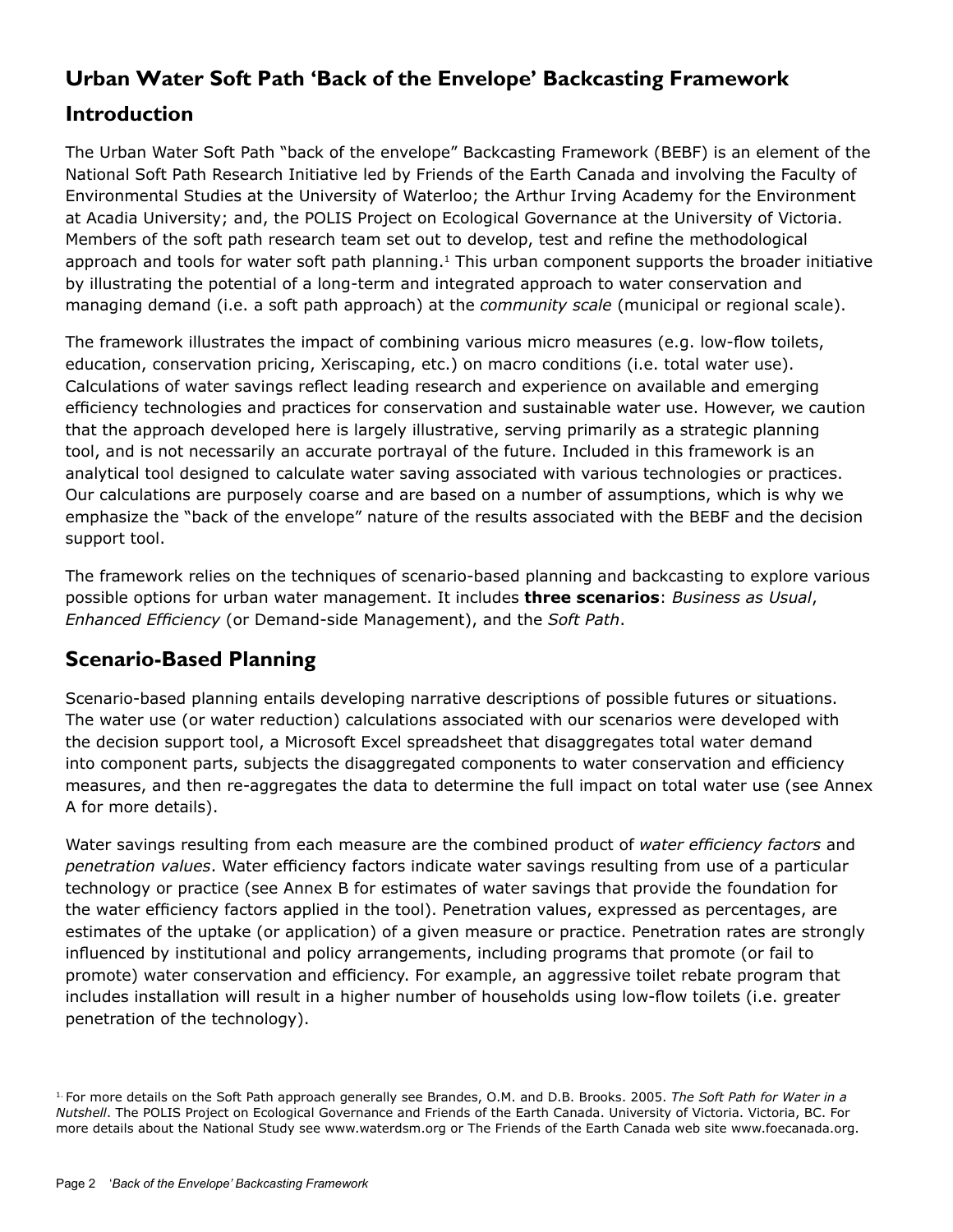#### **Backcasting**

Humans have sought insights into the future since the beginning of our history. Yet the future has always been, and will continue to be, uncertain. Many futures are possible and the future depends, at least in part, on the decisions we make today.

Approaches to studying the future rarely claim the ability to predict in detail. Rather, future studies usually focus on assessing various possible futures and the conditions that make them probable. The goal is to better understand trajectories of development and the implications of decisions taken in the present on realizing a desired future.

Backcasting is an established concept in the literature related to future studies.<sup>2</sup> It is only one of many methods for studying the future; others include trend analysis, cost-benefit analysis, visioning and modeling. Each is well established with extensive literature and each serves a slightly different function.

Backcasting focuses on how a desirable future might be created, not on what futures are likely to occur. The process starts by establishing a desired future state—in our case, based on sustainable water use—and then works backwards to determine what policy, technology and behavioural changes are required today (and over the longer term) to realize this future.

In developing our scenarios we consider population growth and economic development as exogenous factors. The scenarios do not consider possible controls on population or direct interventions in economic development. For the *Soft Path* scenario, our desired future state (i.e., the star in Figure 1) is based on fundamental principles of ecology concerning sustainable water use and ecosystem health, and ideally would reflect community values and priorities. However, in any specific real world case, many options could lead to the desired future (multiple possible paths exist); for our study we simply identify one of the more obvious and achievable routes.

#### **Our scenarios**

Figure 1 graphically illustrates the implications on future water use of three scenarios developed in this framework: *Business as Usual (BAU), Enhanced Efficiency (EE) and Soft Path (SP).* BAU and EE scenarios are projections—extrapolations based on certain assumptions (i.e. measures employed and penetration values). The SP scenario is a product of the backcasting approach.

*The Business as Usual* scenario simply extrapolates current water use patterns forward based on population and economic growth projections. This scenario is the status quo or baseline to which all other scenarios are compared to indicate the level of water savings possible through conservation and efficiency. In the BAU scenario only existing water conservation and efficiency measures and initiatives are included.

*Enhanced Efficiency* is a minimal water savings scenario. Projected demand is reduced below the BAU scenario by employing basic water reducing measures and techniques. This scenario focuses primarily on enhancing efficiency and is achieved with commonly available technologies and accepted

<sup>2.</sup> Backcasting originated (and is more commonly used) in the energy field. For example, see Robinson, J. 1982. "Energy backcasting: A proposed method of policy analysis." *Energy Policy* 10, 377-344 and McDowell, W. and M. Eames. 2006. "Forecasts, scenarios, visions, backcasts and roadmaps to the hydrogen economy: A review of the hydrogen futures literature." *Energy Policy* 34, 1236-1250. For more general discussions of backcasting see Robinson, J. 2003. "Future subjunctive: Backcasting as social learning" *Futures* 35, 839-856; and, Swart, R.J., P. Raskin, and J. Robinson. 2004. "The problem of the future: Sustainability science and scenario analysis." *Global Environmental Change* 14, 137-146.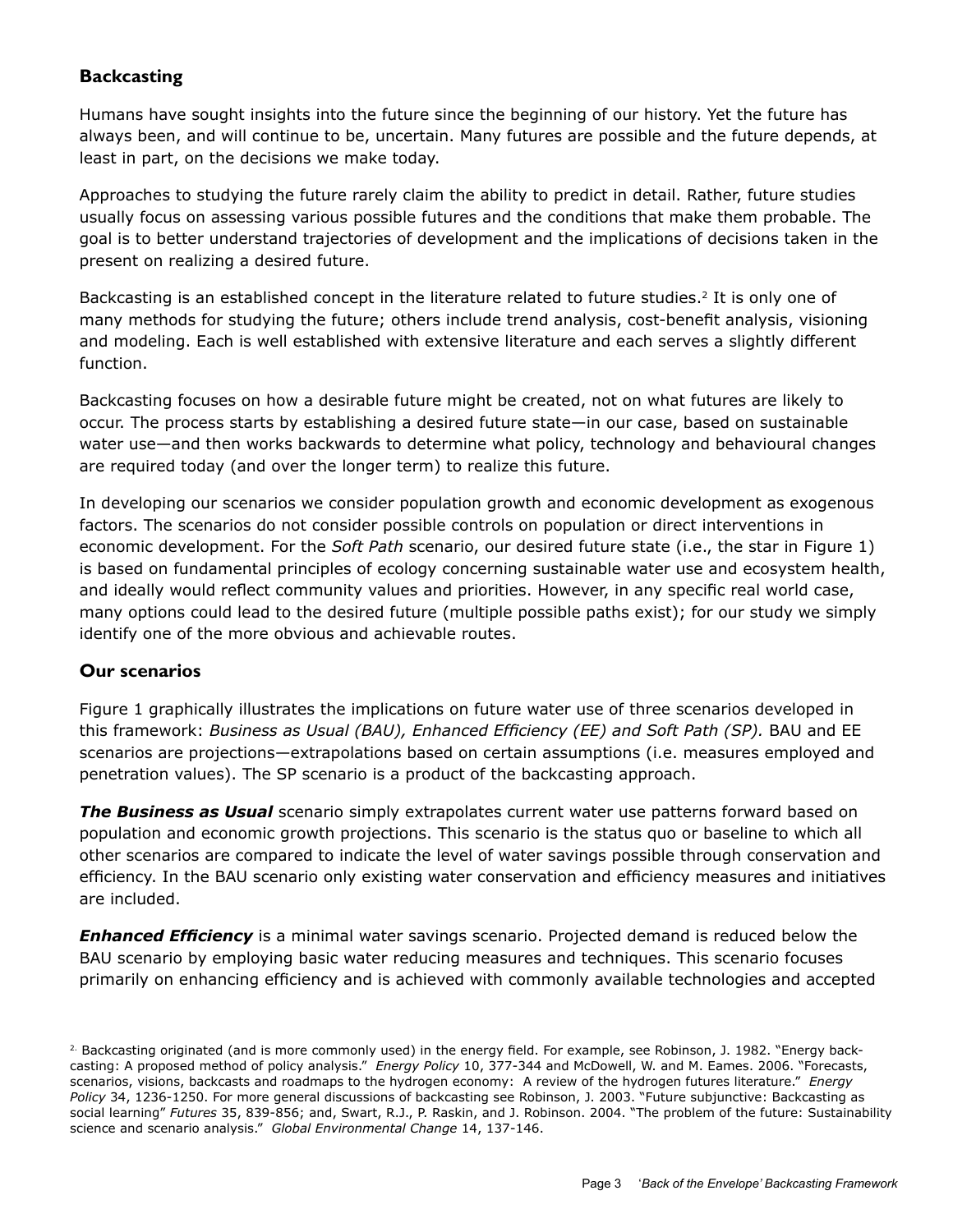practices that do not require significant behavioural, structural or institutional change. Examples include technologies such as 6-litre toilets, low-flow showerheads and water efficient clothes washing machines and dishwashers, and policies such as building code changes, lawn watering by-laws, some education and basic economic incentives (i.e. minor water pricing structure changes and rebate programs for water efficient fixtures).

*The Soft Path* scenario is far more comprehensive. It incorporates the various measures included in the EE scenario, as well as adoption of more advanced technologies and practices (e.g. dual flush and some composting toilets; waterless sanitation in certain commercial and institutional settings; Xeriscaping; and, widespread reuse, recycling and rainwater harvesting) that require changes to individual behaviour and perceptions, laws and regulations, and, in some cases, water management institutions. This scenario employs a backcasting approach and is context-dependent—seeking to realize an envisioned future that reflects local ecological and economic conditions, and social values and priorities. A "desired future" of "no new water" (i.e. where all future growth in water demand is offset through conservation and efficiency) is a reasonable "desired future" for community-scale soft path planning. The specific SP scenario outlined in Table 1 is only an initial guideline (or starting point) and represents one possible "soft path" to water sustainability for a given community.



#### **Figure 1: Water Use Scenarios**

**Table 1** on the next page summarizes the water efficiency factors and penetration values, broken down by subsector and end use, for the *Enhanced Efficiency* and *Soft Path* scenarios.3 Since the Soft Path is developed through backcasting, the elements we include are only an initial rough guide because they are defined for each community; developing a mix tailored to a given community requires context specific information and citizen participation. Nonetheless, this scenario (with the characteristics as outlined in Table 1) is a good indication of what a realistic, yet aggressive, commitment to conservation might entail.

3. Since the BAU scenario is a projection of status quo conditions, it is not subject to efficiency factors or penetration values.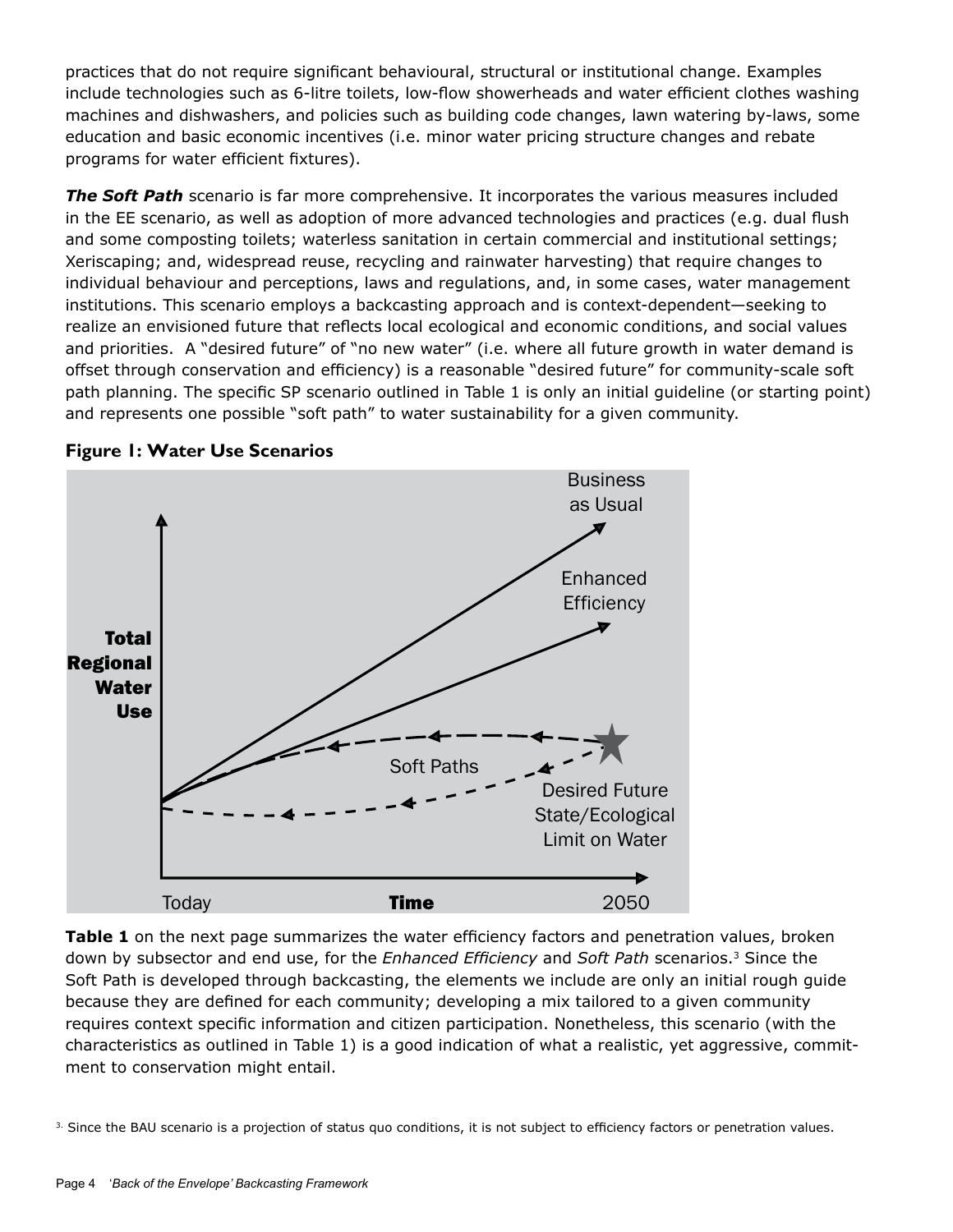| <b>Water Use</b><br>Sector                                                                                                                                                                                     | Water<br><b>End Use</b>                                |                                                                                       |                            |                    | <b>Scenarios</b>                                                                                                                  |                 |                    |
|----------------------------------------------------------------------------------------------------------------------------------------------------------------------------------------------------------------|--------------------------------------------------------|---------------------------------------------------------------------------------------|----------------------------|--------------------|-----------------------------------------------------------------------------------------------------------------------------------|-----------------|--------------------|
|                                                                                                                                                                                                                |                                                        |                                                                                       | <b>Enhanced Efficiency</b> |                    | <b>Soft Path</b>                                                                                                                  |                 |                    |
| Table I: Water reduction scenario assumptions<br><b>Residential</b><br><b>Indoor</b><br><b>Residential</b><br><b>Outdoor</b><br>Institutional-<br><b>Commercial</b><br><b>Industrial</b><br><b>Unaccounted</b> |                                                        | <b>Measure</b>                                                                        | <b>Factor</b>              | <b>Penetration</b> | <b>Measure</b>                                                                                                                    | <b>Factor</b>   | <b>Penetration</b> |
|                                                                                                                                                                                                                | <b>Toilets</b>                                         | $6-L$<br>Dual-flush                                                                   | 0.36<br>0.20               | 90%*<br>10%*       | Dual-flush<br>Composting or<br>alternative source                                                                                 | 0.20<br>0       | 80%*<br>20%*       |
|                                                                                                                                                                                                                | Laundry                                                | High-eff<br>washing<br>machine                                                        | 0.55                       | 100%*              | High-eff WM<br>Alternative source                                                                                                 | 0.55<br>0       | 50%*<br>50%*       |
|                                                                                                                                                                                                                | <b>Showers</b>                                         | Low-flow<br>ULF <sup>**</sup>                                                         | 0.58<br>0.48               | 50%*<br>50%*       | <b>ULF</b><br>Changed behaviour                                                                                                   | 0.48<br>$0.30*$ | 50%*<br>50%*       |
|                                                                                                                                                                                                                | <b>Bath</b>                                            | No change                                                                             |                            |                    | Changed behaviour                                                                                                                 | $0.75*$         | 100%               |
|                                                                                                                                                                                                                | Faucets                                                | Low-flow                                                                              | 0.71                       | 50%*               | Low-flow                                                                                                                          | 0.71            | 100%*              |
|                                                                                                                                                                                                                | <b>Dishwashers</b>                                     | High-eff                                                                              | 0.71                       | 100%*              | High-eff<br>Super high-eff                                                                                                        | 0.71<br>0.51    | 50%*<br>50%*       |
|                                                                                                                                                                                                                | Leaks                                                  | 25% leak<br>reduction                                                                 | 0.75                       | 100%               | 50% Aggressive<br>leak reduction                                                                                                  | 0.50            | 100%               |
|                                                                                                                                                                                                                | Lawn                                                   | Appropriate<br>time of day,<br>technology                                             | 0.70                       | 50%                | Appropriate time of<br>day, technology<br>Modest Xeriscaping                                                                      | $0.70*$         | 30%                |
|                                                                                                                                                                                                                |                                                        | Modest<br>Xeriscaping                                                                 | 0.50                       | $10\%*$            |                                                                                                                                   | 0.50            | 70%*               |
|                                                                                                                                                                                                                | Garden                                                 | No change                                                                             |                            |                    | No change                                                                                                                         |                 |                    |
|                                                                                                                                                                                                                | Other (car<br>washing,<br>outdoor<br>cleaning<br>etc.) | By-law<br>limitations                                                                 | 0.90                       | 100%               | Aggressive by-law<br>limitations and<br>enforcement                                                                               | 0.50            | 100%               |
|                                                                                                                                                                                                                | Restrooms<br>and kitchens                              | Mid-eff<br>package: 6L<br>toilets, spray-<br>nozzles, LF<br>faucets, high-<br>eff DWs | 0.60                       | 100%               | High-eff<br>package: dual-<br>flush toilets, spray<br>nozzles, ULF<br>faucets, super<br>hight-eff washers,<br>alternative sources | 0.40            | 100%               |
|                                                                                                                                                                                                                | Outdoor                                                | Appropriate<br>time of day,<br>technology<br>Modest<br>Xeriscaping                    | 0.70<br>0.50               | 50%*<br>$10\%*$    | Modest Xeriscaping<br>Aggressive<br>Xeriscaping and<br>alternative source                                                         | 0.70<br>0       | 25%*<br>75%*       |
|                                                                                                                                                                                                                | Cooling/<br>heating                                    | Single pass<br>cooling ban                                                            | 0.50                       | 100%*              | Looping and reuse/<br>recycling                                                                                                   | $\mathbf 0$     | 100%*              |
|                                                                                                                                                                                                                | Details loca-<br>tion specific                         | Technological<br>innovation                                                           | 0.90                       | 100%*              | Technological<br>innovation                                                                                                       | 0.75            | 100%*              |
|                                                                                                                                                                                                                | Including:<br>fire prev.<br>parks & rec<br>leakage     | System audits                                                                         | 0.90                       | 100%               | Aggressive system<br>audits and alterna-<br>tive sources for<br>public lands                                                      | 0.75            | 100%               |

\* denotes increased water penetration reduction impacts associated with pricing and/or targeted education programs

\*\*ULF = Ultra Low-Flow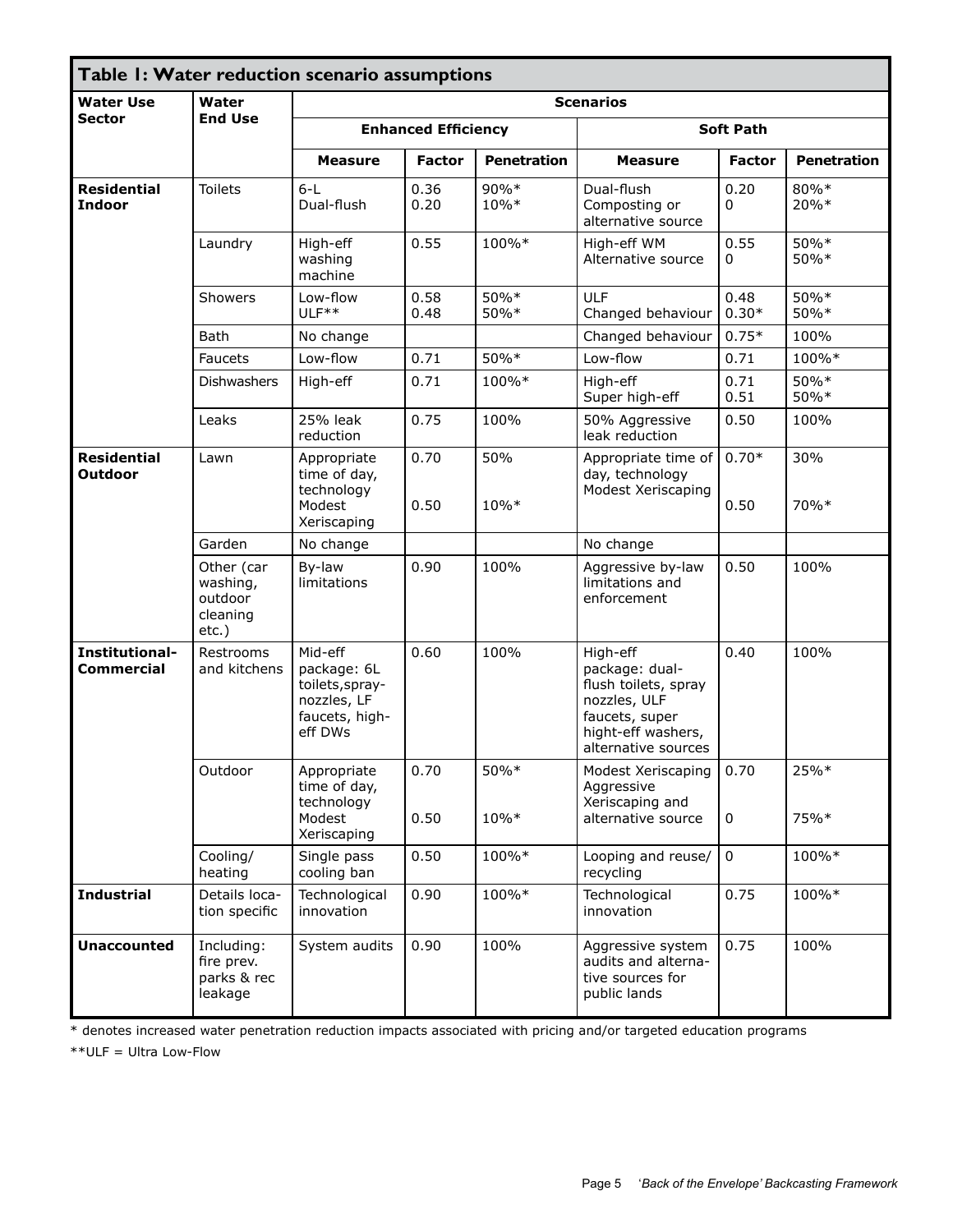# **Calculating Water Savings**

**Water efficiency factors (WEFs)** are the building blocks of our scenarios. Each measure has an associated *water efficiency factor* representing the water savings potential resulting from its use. They are expressed as values between 0 and 1, where 0 indicates a 100% reduction in water use (no water use) and 1.00 indicates no change in water use. WEFs were developed from leading conservation research and studies where water savings have been verified, estimated or demonstrated in practice. Annex B includes estimates of water savings used to generate our WEFs for various technologies or practices. Though based on the best available information drawn from the technical and policy literature, these factors are for the most part approximations of possible impacts on water use.

*Water efficiency factors* are combined with *penetration values* to determine the applied impact of a particular technology or practice on future water use. Penetration values are "best guesses" or assumptions on the part of the analyst about the percentage of users employing a technology or engaging in a certain practice. This "best guess" approach, coupled with gaps in the water conservation literature, is why our work here can only be described as illustrative (i.e. "back of the envelope").

## **Special measures**

A few *special measures*—pricing reform (and metering), education and alternative water sources stand out as generally applicable and important components of any comprehensive approach, but are difficult to quantify in terms of water savings and overall impact. Metering, price reform and education can have a definite impact on water use (e,g. shortening shower times or reducing lawn watering), but are most effective when used in conjunction with various other measures. In a comprehensive water conservation and efficiency program these measures act as catalysts to promote development and uptake of new practices (i.e. Xeriscaping instead of standard lawn irrigation) or new technologies (i.e. replacing 6 L toilets with dual-flush may because such transformation may require education and a price incentive to promote cost-effective decisions). Our framework incorporates the effects of these special measures directly by influencing WEFs and indirectly by increasing penetration of given technologies or practices. We recognize this is an over-simplification, but for the purposes of this approach, it provides sufficient indication of the impact of these measures might have on overall water use.

## **Pricing reform (and metering)**

In Canada, water pricing is often a flat rate—users pay a set administrative fee (that often does not cover administration or infrastructure operation and maintenance) and then all the water used is essentially free. This approach requires no signals and creates no incentive to reduce water use. More effective water pricing systems decrease per capita water demand by creating incentives to replace technologies (i.e. replacing high water use fixtures with more efficient models) or by changing certain practices by providing cost signals associated with volume of water used. Many different types of pricing structures exist—with implementation limited only by required changes to billing administration. For this study we simply assume pricing reform entails a shift in pricing structure from a flat rate to a conservation-oriented volume-based rate structure in which costs increase with the amount of water used. However, it is also important to note that to employ such a volume-based pricing systems requires universal metering of individual users (i.e. homes and businesses). so we assume full metering of these water users.

Our study does not deal with the impacts of pricing in a detailed manner; rather our focus is simply to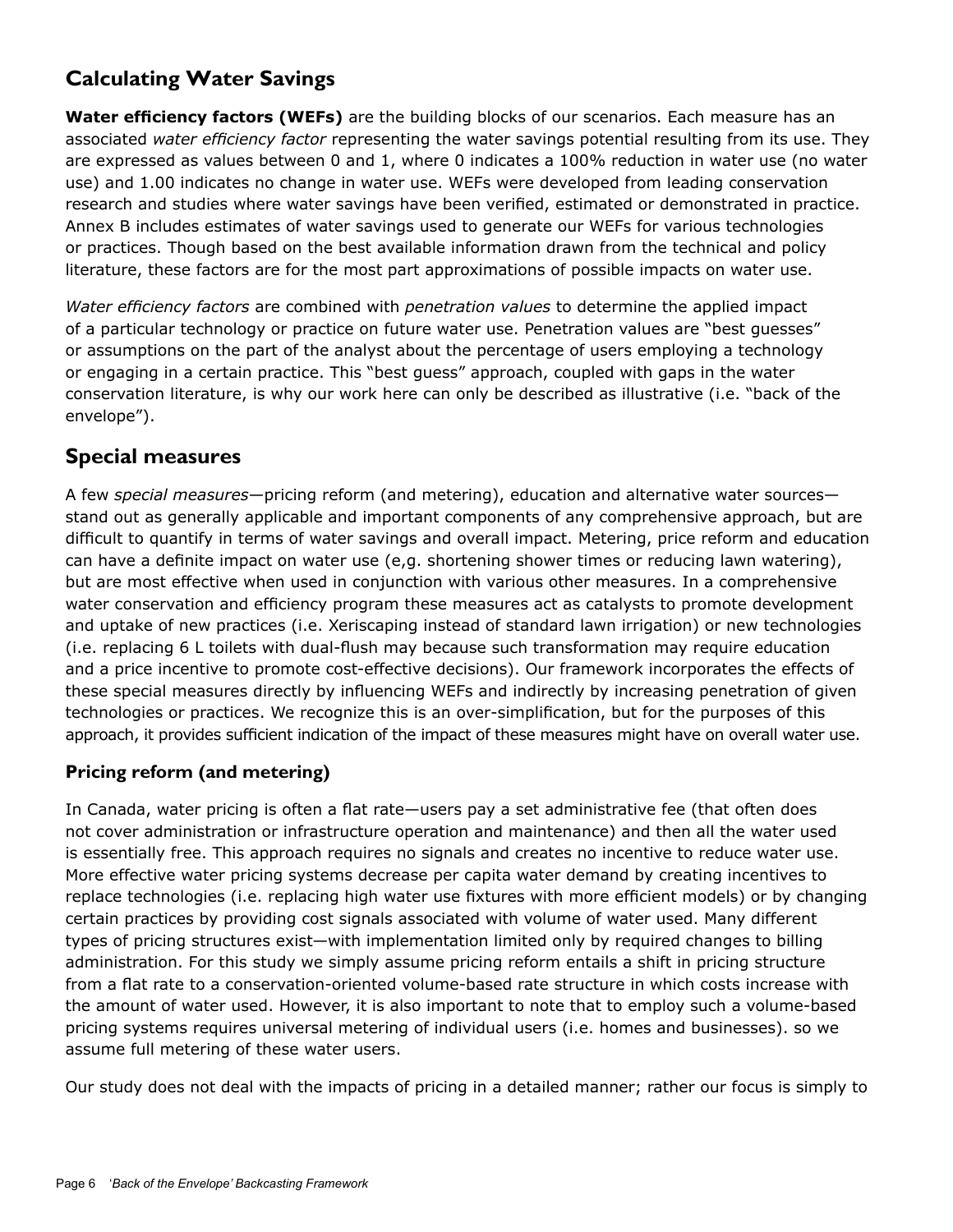indicate that in some cases, such as fixture replacement or outdoor residential use, pricing can have a significant effect by promoting substitution of more efficient options or changes in behaviour. Although we recognize that over the longer term, changes to pricing result in other indirect effects such as technological innovation and institutional change, our framework does not.

In our study, pricing reform (and implied universal metering) affects water use by increasing penetration values (i.e. increasing uptake of efficient technologies) or more directly by catalyzing behavioural changes that reduce water use (which is captured by increasing the WEFs). In essence, we use pricing as a catalyzing component affecting either the water efficiency factor (e.g. in the case of duration of showers or volume of baths) and/or the penetration values.

#### **Education**

Outreach and education to inform water users about water conservation initiatives is essential to any successful program. However, a truly effective education program will also increase public knowledge about the rationale for water conservation, the potential benefits, and how to engage in local action.

Similar to pricing, education can have direct effects on behaviour, but its primary benefit is as a catalyst for other initiatives. Education provides the "why" of incorporating new technologies and changing practices and behaviour. For our purposes, we use education primarily as a catalyst to increase higher penetration values. However, more aggressive education programs that employ social marketing can have a more direct effect. For example, the Region of Durham in Ontario has adopted a social marketing approach into its outdoor water efficiency program with notable success. The program started in 1997 with the Region employing summer students in a community-based social marketing program to work with homeowners to reduce residential lawn watering. The result was a 32% reduction in peak water demand over a three-year period.<sup>4</sup>

Social marketing differs from conventional approaches because more time and effort are invested up-front to understand barriers prior to program design and implementation.<sup>5</sup> Using focus groups of stakeholders to identify barriers and suggest possible incentives creates the direct and interactive contact with end users that helps achieve the level of "buy in" needed to inspire action.

#### **Alternative sources**

Rainwater harvesting and reusing reclaimed water are also important elements of our study. We assume these alternative sources (rainwater and reclaimed wastewater) are sufficiently available and can be used. Alternative sources replace current demand on centralized water supply systems, effectively reducing the water efficiency factor to 0 (alternative water sources replace current water sources, thereby reducing total "new" water use). Significant research about these alternatives is available, and reliance on both rainwater and reuse is increasingly common in places such as California, Florida, Israel, Germany, Australia, and even here in Canada in Vernon, British Columbia.<sup>6</sup>

<sup>4.</sup> Maas, T. 2003. *What the Experts Think: Understanding Urban Water Demand Management in Canada*. POLIS Project on Ecological Governance. University of Victoria, BC. Available at www.waterdsm.org

<sup>5.</sup> McKenzie-Mohr, D. (2006). *Quick Reference: Community Based Social Marketing.* Available at: www.cbsm.com.

<sup>6.</sup> See, for example, Brandes, O.M., T. Maas, and E. Reynolds. 2006. *Thinking Beyond Pumps and Pipes: The Top 10 Ways Communities Can Save Water and Money*. The POLIS Project at the University of Victoria. Victoria, BC. Available at www.waterdsm.org.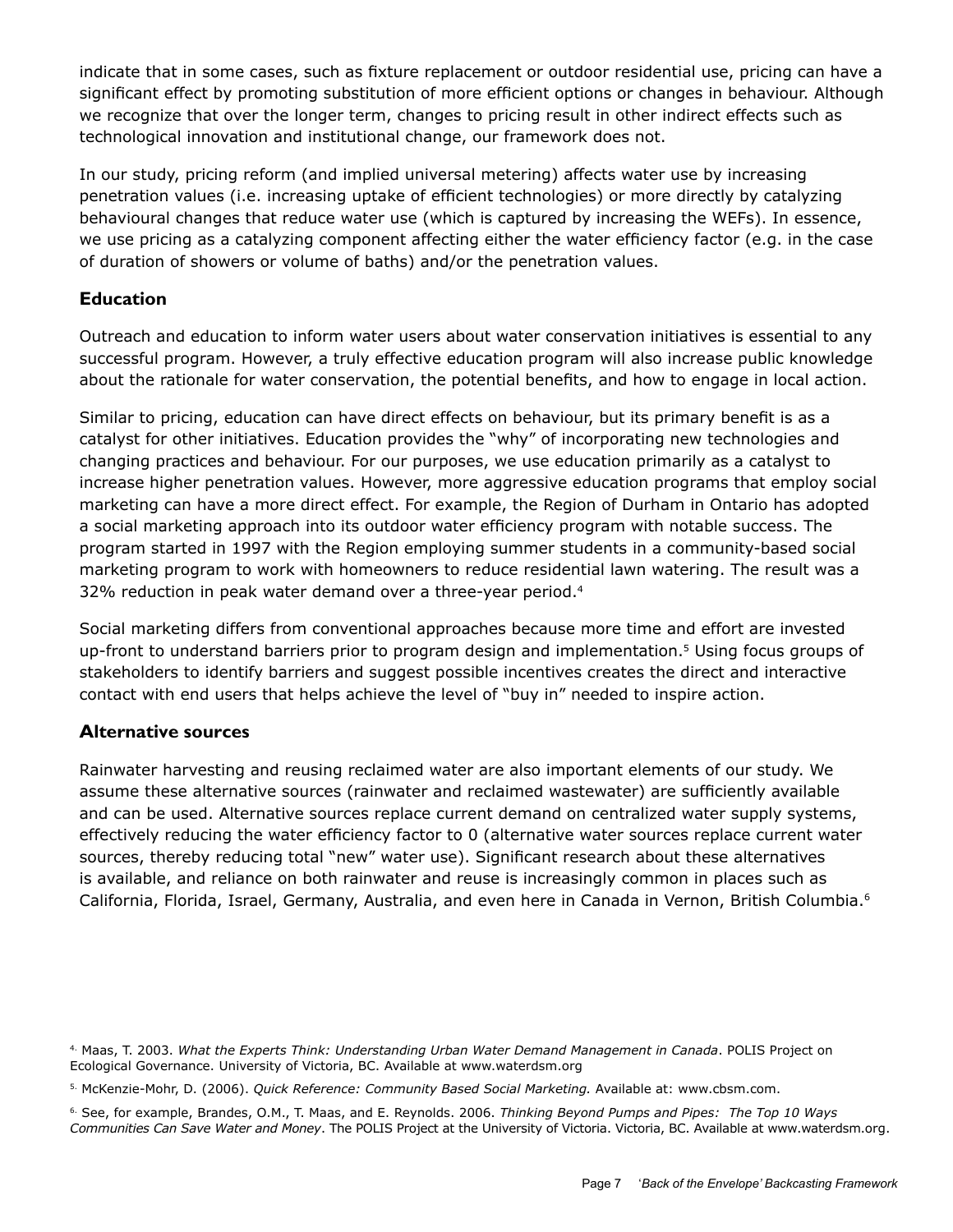## **Generic Urban Example**

To illustrate the application of this framework, we developed the 3 scenarios—*Business as Usual, Enhanced Efficiency* and *Soft Path*—for a general urban centre with a base population of 200,000 in 2005 growing to a population of 300,000 in 2050.

To develop this generic case, and to identify the technologies and practices that are required to achieve our desired soft path outcome of off-setting all growth through efficiency and conservation (i.e. no "new" water), we look to a variety of real world examples. The calculations presented here draw on soft path analyses for a number of communities including the Town of Oliver in the Okanangan Basin, Victoria and The Capital Regional District in British Columbia as well as some smaller communities in Ontario. In this way, we use real world examples to illustrate our approach and to create a generalized urban soft path case that may be replicated across urban regions in Canada.<sup>7</sup> Table 2 summarizes the water use and water savings associated with each of the scenarios; the more detailed **Water Reduction Scenario Breakdowns** are found in **Annex C**.

| Table 2: Summary of Water Use in Various Soft Path Scenarios for a Generic Urban Region in 2050 |                          |             |                    |                            |                    |             |  |  |
|-------------------------------------------------------------------------------------------------|--------------------------|-------------|--------------------|----------------------------|--------------------|-------------|--|--|
| <b>Water Use</b>                                                                                | <b>Business as Usual</b> |             |                    | <b>Enhanced Efficiency</b> | <b>Soft Path</b>   |             |  |  |
| <b>Sectors</b>                                                                                  | <b>Total water</b>       | Daily water | <b>Total water</b> | Daily water                | <b>Total water</b> | Daily water |  |  |
|                                                                                                 | use                      | use (LCD)   | use                | use (LCD)                  | use                | use (LCD)   |  |  |
| Total                                                                                           | 68,109                   | 622         | 51,891             | 474                        | 38,379             | 350         |  |  |
| Residential                                                                                     | 35,416                   | 323         | 24,740             | 226                        | 17,631             | 161         |  |  |
| Res. Indoor                                                                                     | 17,708                   | 162         | 9,688              | 88                         | 6,263              | 57          |  |  |
| Res. Outdoor                                                                                    | 17,708                   | 162         | 15,052             | 137                        | 11,368             | 104         |  |  |
| Institutional &                                                                                 | 12,940                   | 118         | 8,489              | 78                         | 3,720              | 34          |  |  |
| Commercial                                                                                      |                          |             |                    |                            |                    |             |  |  |
| Industrial                                                                                      | 10,897                   | 100         | 9,807              | 90                         | 8,173              | 75          |  |  |
| Non-Revenue                                                                                     | 8.854                    | 81          | 8,854              | 81                         | 8,854              | 81          |  |  |

#### **Notes:**

- Table 2 assumes a base population of 200,000 in 2005 and 300,000 in 2050.
- Total water use = 1000's of cubic metres per year.
- LCD = Litres per Capita per Day.
- Formula to convert "Total water use" to LCD: Total water use  $\div$  population in 2050  $\div$  365 days per year x 1000 litres per m<sup>3</sup>

 $7.$  For additional details on the various case studies and the water conservation calculations that drive the urban soft path analysis see the POLIS Water Sustainability Project's web site at www.waterdsm.org.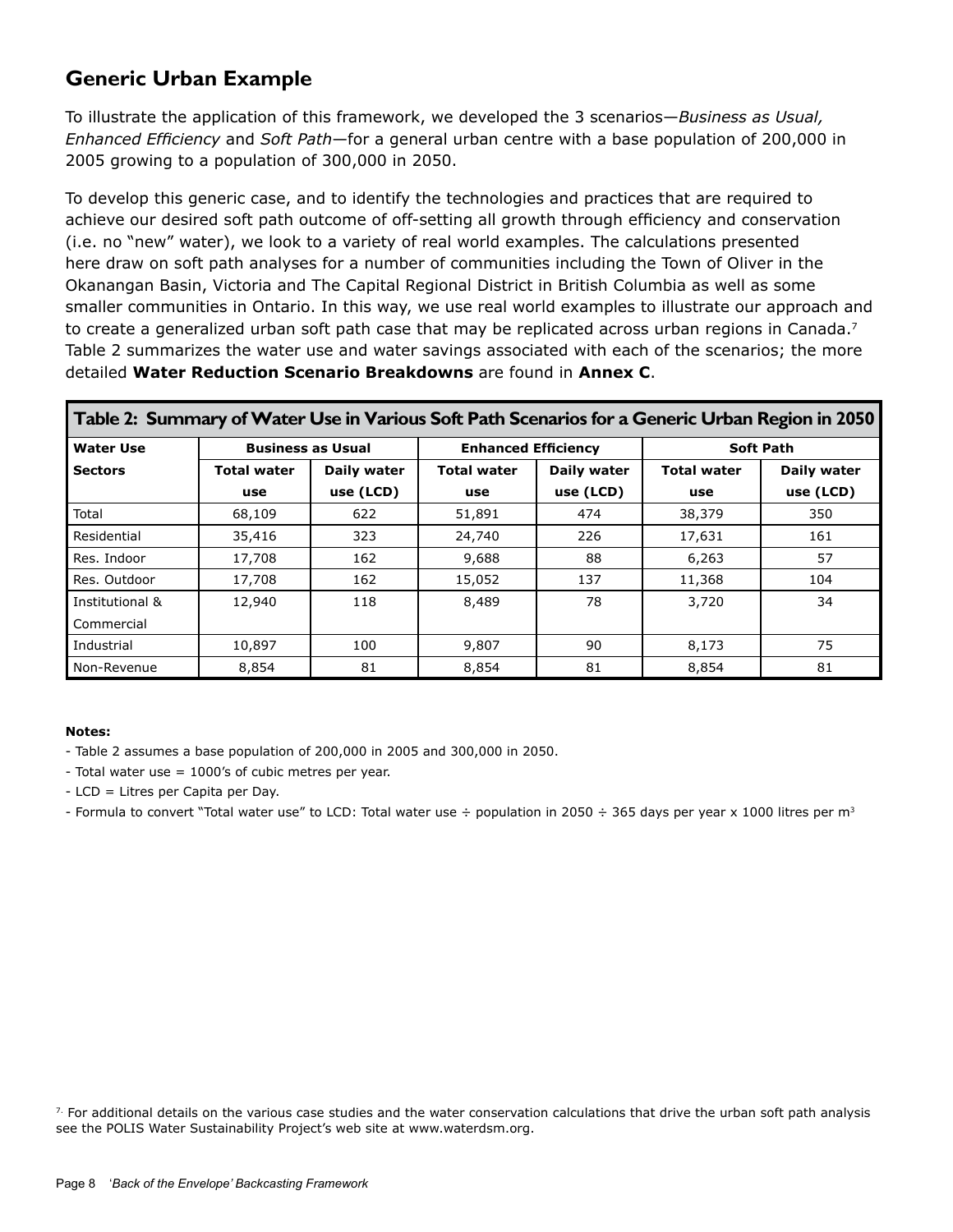Our *Enhanced Efficiency* scenario demonstrates the significant potential of committing to a demand management approach that incorporates readily available technologies and practices. In our generic urban case, this scenario results in a water savings of approximately 24%, which in this case, amounts to an actual water savings of over 16 million cubic metres per year by 2050 compared to the business as usual scenario. Much of the real water savings were realized primarily through increased indoor efficiency: low-flow and dual-flush toilets, efficient showers and faucets, and water saving clothes washers.

Under this *Soft Path* scenario, by employing more comprehensive measures in a more aggressive package, water savings of almost 44% are possible—resulting in an overall savings for the generic case of just under 30 million cubic metres of water per year compared to the business as usual case. This is a significant amount of water savings—7 million cubic metres less water being used in 2050 than today.<sup>8</sup> This means that a population growth of almost 75% can be readily offset through conservation and efficiency.9

The *Soft Path* scenario builds on the initial water savings developed in the *Enhanced Efficiency*  scenario, but is far more comprehensive. It starts by incorporating commonly available efficiencybased measures such as low-flow toilets and showerheads, water efficient clothes washing machines and dishwashers, and policies such as building code changes, lawn watering by-laws, some education, and basic economic incentives such as volume-based pricing systems. But to achieve the desired future of "no new water" the *Soft Path* scenario must go further. It involves adoption of more advanced technologies and practices: composting toilets and waterless urinals; Xeriscaping; and, widespread reuse, recycling and rainwater harvesting. These more aggressive measures require changes to individual behaviour and perceptions, laws and regulations, and, in some cases, to water management institutions themselves.

It is important to note that even more substantial water savings—beyond the 44% noted above—are possible with a soft path approach. In fact, we estimate that water savings of over 60% may be achievable in Canadian communities. Given the nature of our example—a goal of "no new water" until 2050 and beyond and a projected 50% growth in population—we applied the options most likely to achieve the targeted outcome.

#### **A future different from the past**

Our work demonstrates that potential to reduce urban water use is significant. Not only is more efficiency possible in the future; a much more significant goal of "no new water" until at least 2050 is also achievable, even under conditions of significant population growth. This soft path analysis is concrete proof that we do not need to elevate "trend into destiny." Our past urban water use patterns and habits need not dictate our future. A future different from the past is certainly possible; action, however, must begin today.

<sup>8.</sup> Based on a current water use of approximately 45 million cubic metres per year or 622 litres per capita daily (the Canadian average according to Environment Canada).

<sup>9.</sup> This is not unfettered "permission to grow" as other ecological constraints (e.g. land availability) and social values must also be considered.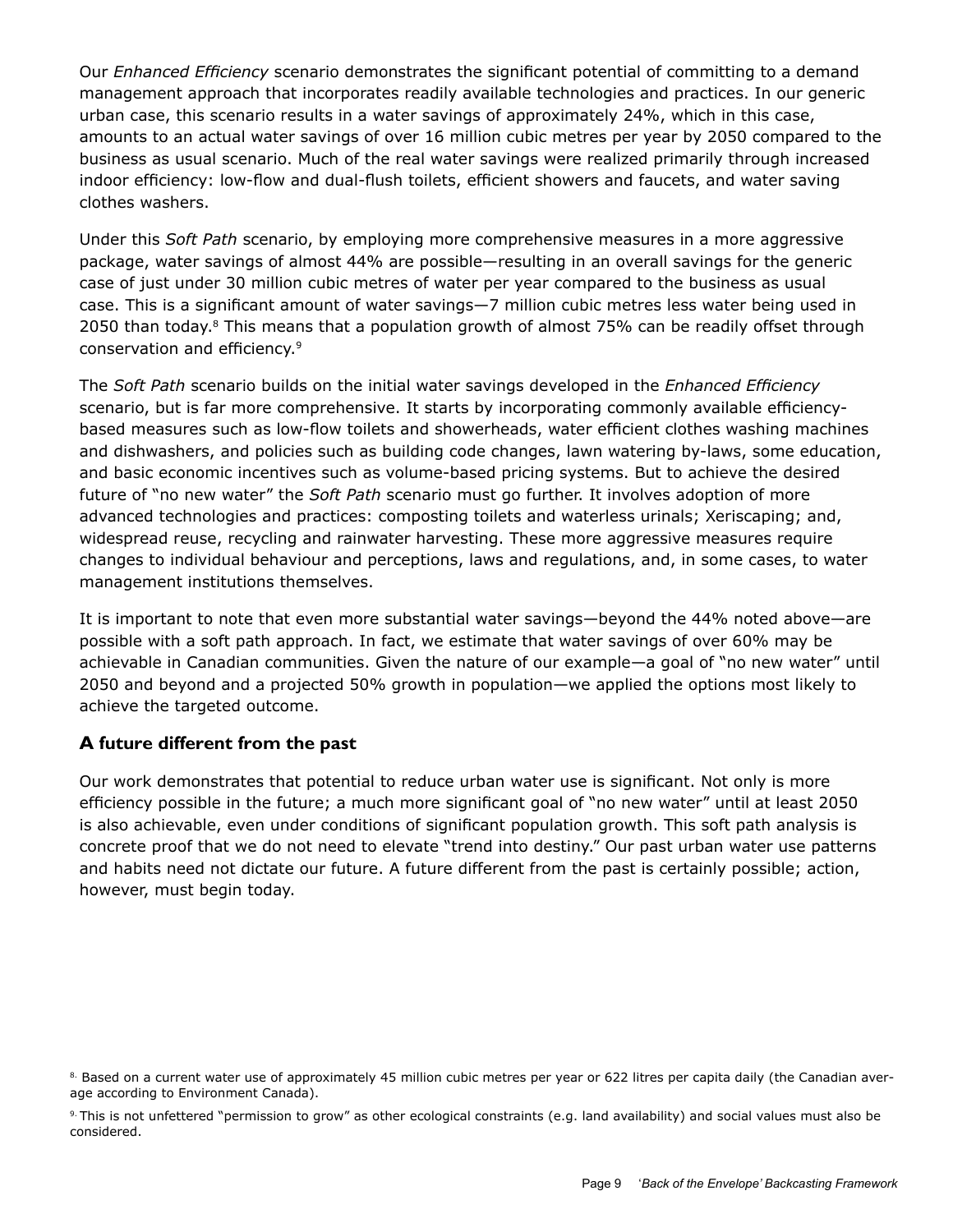## **Annex A: The WSP Scenario Builder<sup>10</sup>**

#### **By Tony Maas, Carol Maas and Katherine Zaletnik**

**What does it do?** The WSP Scenario Builder facilitates a systematic approach to determining the potential for water savings through the application of efficiency and conservation measures. Several water conservation models already exist; however, this tool was designed specifically to develop and test the scenarios described in the "Back of the Envelope" Backcasting Framework (BEBF). The tool is not intended to replace a detailed conservation audit, but to provide for the preliminary evaluation of various scenarios under a soft path approach. Costs of implementing measures and the financial savings associated with the reduced water use are not addressed with thise tool.

**How does it work?** Analysts first select a *design year* approximately 40 to 50 years in the future. Current and projected population estimates (or economic growth) for the design year, combined with the current per capita water demand for each sector (residential, industrial and commercial, institutional and non-revenue water), are minimum required inputs to the Scenario Builder. Water use is then further disaggregated into end uses (e.g. toilets, laundry, lawn watering, etc.) if possible with real data, but more likely based on averaged data. Current water use is displayed for each end use as both *daily per capita demand* (LCD) and annual *current demand* (i.e. daily per capita demand multiplied by the current population, multiplied by 365). The tool then projects the future water demand (*BAU*) using population growth statistics. This BAU demand is the Business As Usual (BAU) scenario as it does not incorporate any water conservation strategies beyond those in use today.

Each measure (i.e. water conserving technology or practice) has an associated water efficiency factor that represents water savings associated with its use. Up to three measures can be combined and applied to each end use in our model.

The Scenario Builder then computes a *scenario projected demand* for each measure by multiplying the water efficiency factor, penetration and BAU projected demand. Table A (below) provides an example of this calculation for a single measure. The scenario projected demands for each measure within a specific end use are then totaled and can be compared to the original BAU water demand to determine the total potential water saved. Scenario projected demands for all end uses are then re-aggregated into sub-sectors, sectors and the *scenario total projected water demand*.

The scenario's *total projected water demand* represents the final aggregated water use and reflects the potential water savings from implementation of the specified water conservation measures. This value, expressed in cubic metres per year, allows a direct comparison between projected BAU water demands and the demands of alternate scenarios such as *Enhanced Efficiency* and *Soft Path* scenarios developed for this study.

|         | Table A. Excerpt from the WSP Scenario Builder for a single measure |                                                        |                                     |                                                     |            |                                             |                    |                                                   |  |
|---------|---------------------------------------------------------------------|--------------------------------------------------------|-------------------------------------|-----------------------------------------------------|------------|---------------------------------------------|--------------------|---------------------------------------------------|--|
| End use | <b>Projected</b><br>Population                                      | Current<br><b>Per Capita</b><br><b>Demand</b><br>(LCD) | Current<br><b>Demand</b><br>(m3/yr) | <b>BAU</b><br>Projected<br><b>Demand</b><br>(m3/yr) | Measure    | Water<br><b>Efficiency</b><br><b>Factor</b> | <b>Penetration</b> | Scenario<br>Projected<br><b>Demand</b><br>(m3/yr) |  |
| Toilet  | 8.573                                                               | 164                                                    | 262,613                             | 513,201                                             | 4.5/3 dual | 0.20                                        | 80%                | 82,112                                            |  |

<sup>10.</sup> The development of this Scenario Builder was complemented by a similar effort at the British Columbia's Ministry of Community Service (MCS), led by Liam Edwards. The BC MCS calculator incorporated a large amount of demand and supply data on water use, as well as costs associated with supplying, storing and treating the resource. The development of each tool was influenced by the other; however, since they serve slightly different purposes, different models were created. Nonetheless, we would like to thank Liam Edwards for sharing his insight and working with us to create our Scenario Builder.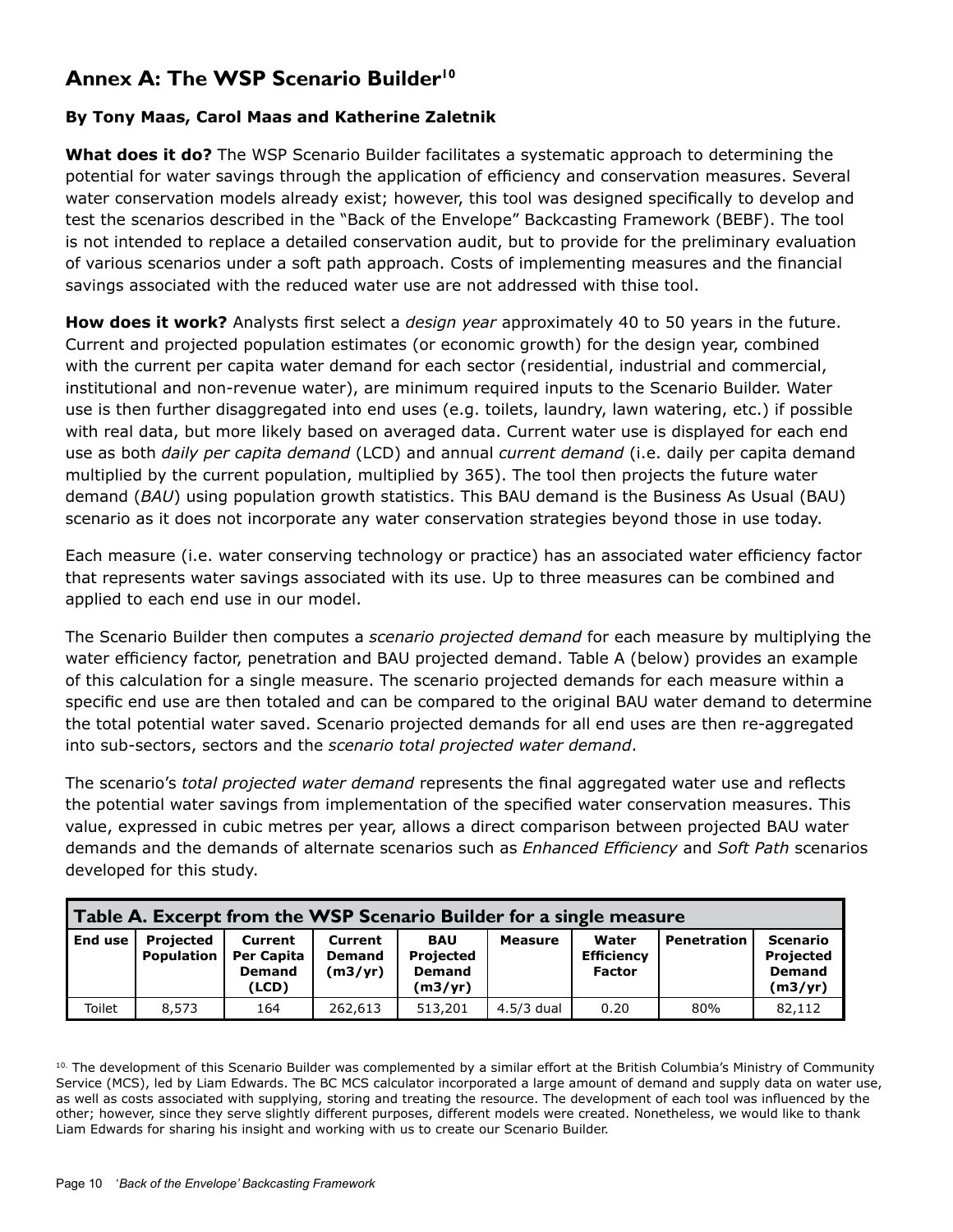#### **WSP Scenario Builder assumptions, inputs and limitations**

The WSP Scenario Builder is intended to illustrate the macro impact of strategic, comprehensive integration of various water-efficiency and conservation technologies and practices. The tool includes the following inputs, assumptions and limitations:

- 1. Verifiable estimates from available literature and existing examples were used to determine average water savings of efficient water end-use fixtures or technologies to calculate water efficiency factors.
- 2. Impacts of different housing types on water use (i.e. detached, semi-detached, row-housing or apartments) are not directly considered, but are addressed indirectly through reductions in outdoor water use associated with smaller lawns. Only the water-use behaviour associated with single family households are used in the calculations.
- 3. The penetration values are based on "common sense" assumptions and "best guesses" on the part of the analyst. For example, consideration of the availability of the end-use fixtures or technology (e.g. showerheads, dishwashers etc.) and simplicity of installation (i.e. easier to install; cheaper and more accessible technologies have higher base penetration) influenced our "best guess." Such best guesses are typical of future research studies.
- 4. Alternative sources (i.e. rainwater or reclaimed water) are used only for toilets, clothes washing machines or outdoor use. Irrigated public areas such as golf courses, parks and sports fields for schools would be maintained using rainwater or reclaimed water.
- 5. Many of the water conservation measures used in the tool require changes to existing by-laws and building codes; we assume that these changes will occur (or are possible) to facilitate the water conservation efforts.

The WSP Scenario Builder is only the first step toward more detailed site-specific plans. Ccommunities can use this tool for an initial assessment and to initiate a discussion about what is possible and the opportunities available.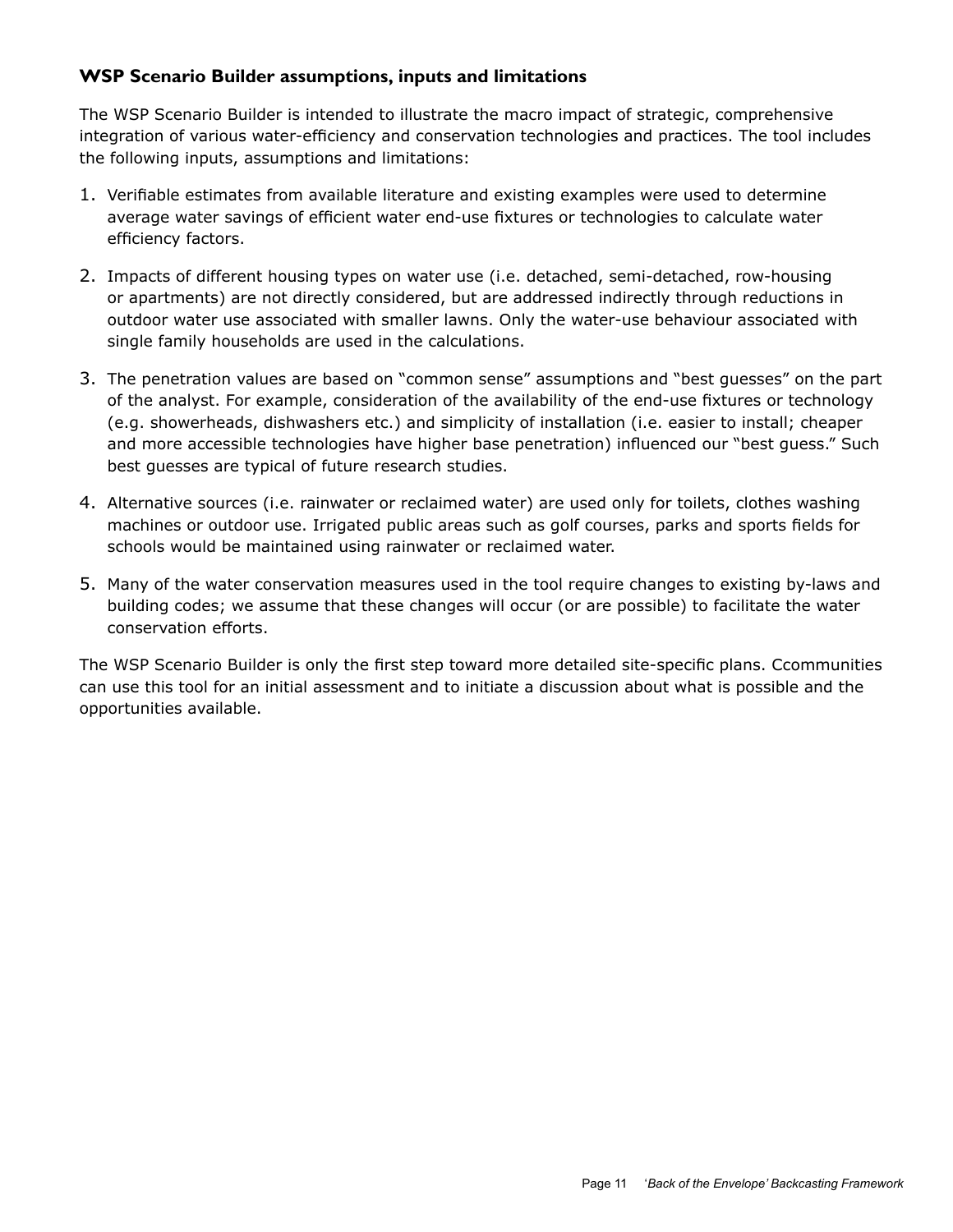## **Annex B: Literature Review of Water Conservation Measures**

The table on the following three pages summarizes information on many water conservation and efficiency measures, and includes estimates of the water savings achievable with each. The measures are organized into the following three types: structural and operational; socio-political; and economic. The technologies, practices and measures range from simple and common technologies (6-litre toilets) to forward-thinking, sophisticated measures such as greywater systems and Xeriscaping. Most of the measures are available in Canada, with the few exceptions noted in Table B.

For more details about possible water saving opportunities, see the recent POLIS publication *Thinking Beyond Pipes and Pumps: Top 10 Ways Communities Can Save Water and Money* at the Water Sustainability Project web site (www.waterdsm.org).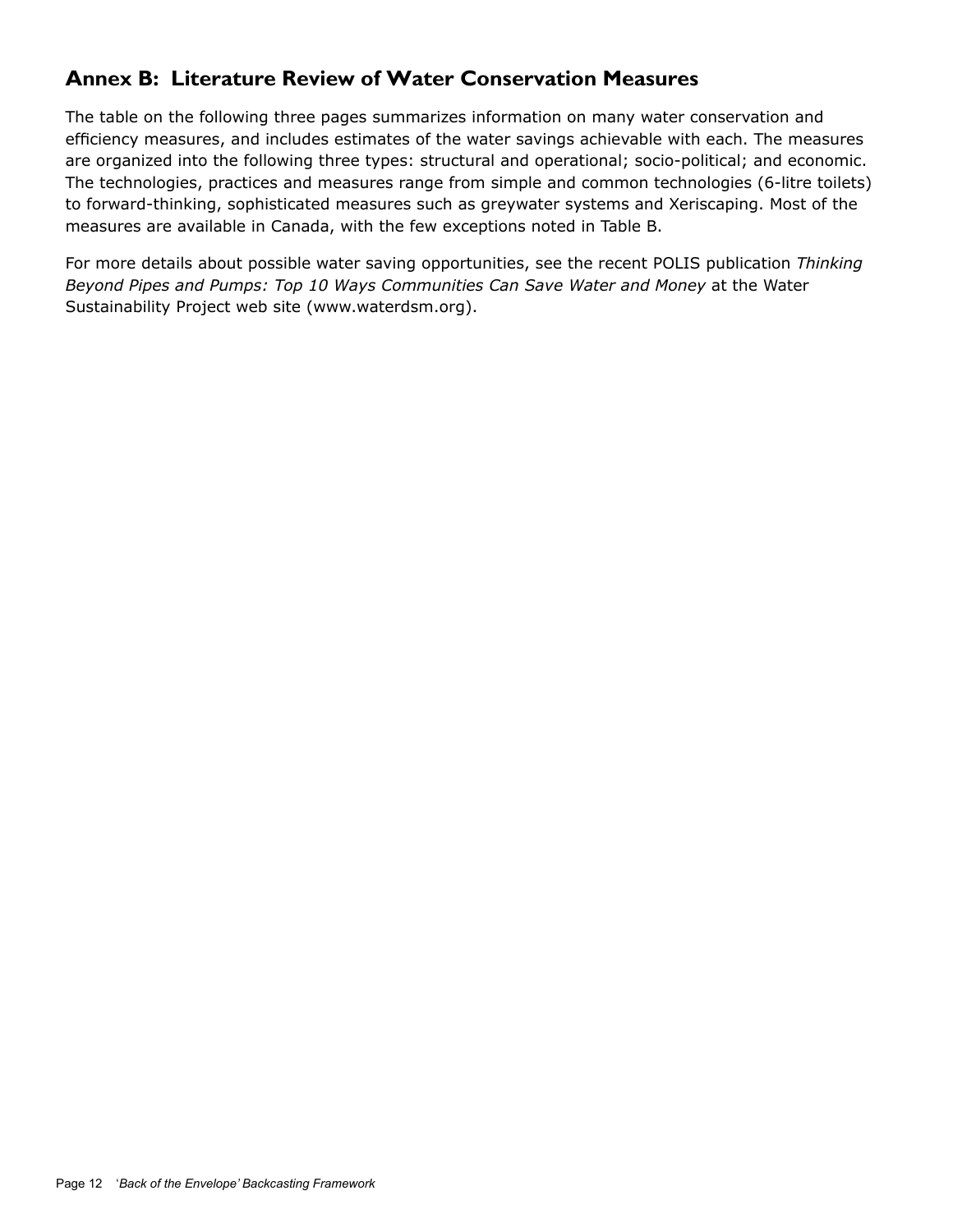|                                                                |                                |                               | Table B. Literature review of water conservation measures                             |                                                                                                          |
|----------------------------------------------------------------|--------------------------------|-------------------------------|---------------------------------------------------------------------------------------|----------------------------------------------------------------------------------------------------------|
| Technology/<br><b>Practice</b>                                 | Water<br>Saving (%)            | Water<br>Saving <sup>11</sup> | Context                                                                               | <b>Source</b>                                                                                            |
| <b>Structural and Operational Strategies</b>                   |                                |                               |                                                                                       |                                                                                                          |
| <b>Toilets</b>                                                 |                                |                               |                                                                                       |                                                                                                          |
| 6-L toilet                                                     | 64%                            | 52.5 L/day                    | 6-L replacing 16.5 L                                                                  | Mayer et al., 1999, pg 232.<br>City of Calgary, 2005, pg 13<br>AWWA, 2006, pg 53                         |
| 6-L toilet<br>(commercial)                                     | 54%                            | 21 L/day                      | 6 L replacing 13 L                                                                    | AWWA, 2006, pg 53                                                                                        |
| 3.78 L/flush urinal                                            | 50%                            | 11.36 L/day                   | Replacing 7.57 L/flush urinals with 3.785<br>L/flush urinals                          | AWWA, 2006, pg 53                                                                                        |
| 1.89 L/flush urinal                                            | 50%                            | 1.89 L/flush                  | Require low flush urinals in new ICI                                                  | AWWA, 2006, pg 63                                                                                        |
| Dual-flush toilet                                              | 78%                            | 12.8                          | 4.4/3 L replacing 16.5L                                                               | Mayer et al., 1999, pg 23                                                                                |
| Dry use/ composting<br>toilet                                  | 100%                           | 82.5 L/day                    | Replacing 16.5 L average water use for<br>toilet                                      | Commonwealth of Australia,<br>2005, pg 1                                                                 |
| Waterless urinal                                               | 100%                           | 11.36 L/day                   | Replacing 3.785 litre/flush urinal with no<br>water urinal                            | AWWA, 2006, pg 53                                                                                        |
| Alternative water<br>source toilet (grey-<br>water/ rainwater) | 100%                           | 82.5 L/day                    | Replacing 16.5 L toilet                                                               | CEVE, 2000, pg. 1                                                                                        |
| Early closure device                                           | Up to 35%                      | 11.35L                        | Installing an early closure device on toilet                                          | Province of Manitoba, Undated,<br>pg 2; AWWA, 2006, pg 53                                                |
| Water displacement<br>device                                   | 57%                            | 9.46 L/day                    | Installing a device that reduces the<br>amount of water used by older toilet<br>types | AWWA, 2006, pg 53                                                                                        |
| <b>Showerheads and Faucets</b>                                 |                                |                               |                                                                                       |                                                                                                          |
| Low-flow<br>showerheads                                        | 53%                            | $120 \text{ L/day}$           | 7 L/min replacing 15L/min                                                             | City of Davis, Undated, pg 12<br>City of Calgary, 2005, pg 3<br>Gleick, Peter et al, 2003, pg 75         |
| Shorter showers                                                | 47%                            | $64$ L/day                    | Reduce time for shower from 15 min to<br>8 min                                        | City of Calgary, 2005, pg 2                                                                              |
| Low-flow faucets                                               | 21%                            | 20 L/day                      | 9.5 L/min replacing 12 L/min                                                          | City of Calgary, 2005, pg 12<br>U.S. Department of Energy,<br>2004, pg 13. AWWA, 2006, 53                |
| Ultra low-flow<br>faucets                                      | 53%                            | 50.4 L/day                    | 5.7 L/min replacing 12 L/min                                                          | Efficiency Partnership, 2005<br>Mayer et al, 1999, pg. 563.<br>Region of Waterloo, 2005, pg. 2           |
| Aerators                                                       | 15.8%                          | 15.16 L/day                   | Adding an aerator to a faucet to reduce<br>water use                                  | AWWA, 2006, pg. 125                                                                                      |
| Restaurant low-flow<br>spray nozzles                           | 50% of<br>kitchen<br>spray use | 3900 L/day                    | Installing a low-flow spray nozzle in<br>restaurant                                   | AWWA, 2006, pg 63 (based<br>on average daily demand per<br>connection in GVRD: Vickers,<br>2002, pg 233) |
| Pre-rinse spray valve<br>(commercial)                          |                                | 757 L/day                     | Installing a low-flow valve for pre-rinse<br>sprays in restaurants                    | AWWA, 2006, pg 125                                                                                       |
| Insulate hot water<br>pipes                                    |                                | 7.57 L/day                    | Protect hot water pipes from losing<br>energy and water                               | AWWA, 2006, pg 53                                                                                        |
| Pressure reducer                                               |                                | 17 L/day                      | Installing a device on a faucet or general<br>supply to reduce water pressure         | AWWA, 2006, pg 53                                                                                        |
| Self-closing spray<br>taps                                     | 50%                            | 48 L/day                      | 6 L/min replacing 12 L/min                                                            | Louw, DB and WE Kassier,<br>2002, pg. 34                                                                 |
|                                                                | 25% of<br>faucet end<br>use    |                               | Install self-closing spray taps in new ICI<br>buildings                               | AWWA, 2006, pg 63                                                                                        |

<sup>11.</sup> The water savings is based on three flushes per person per day.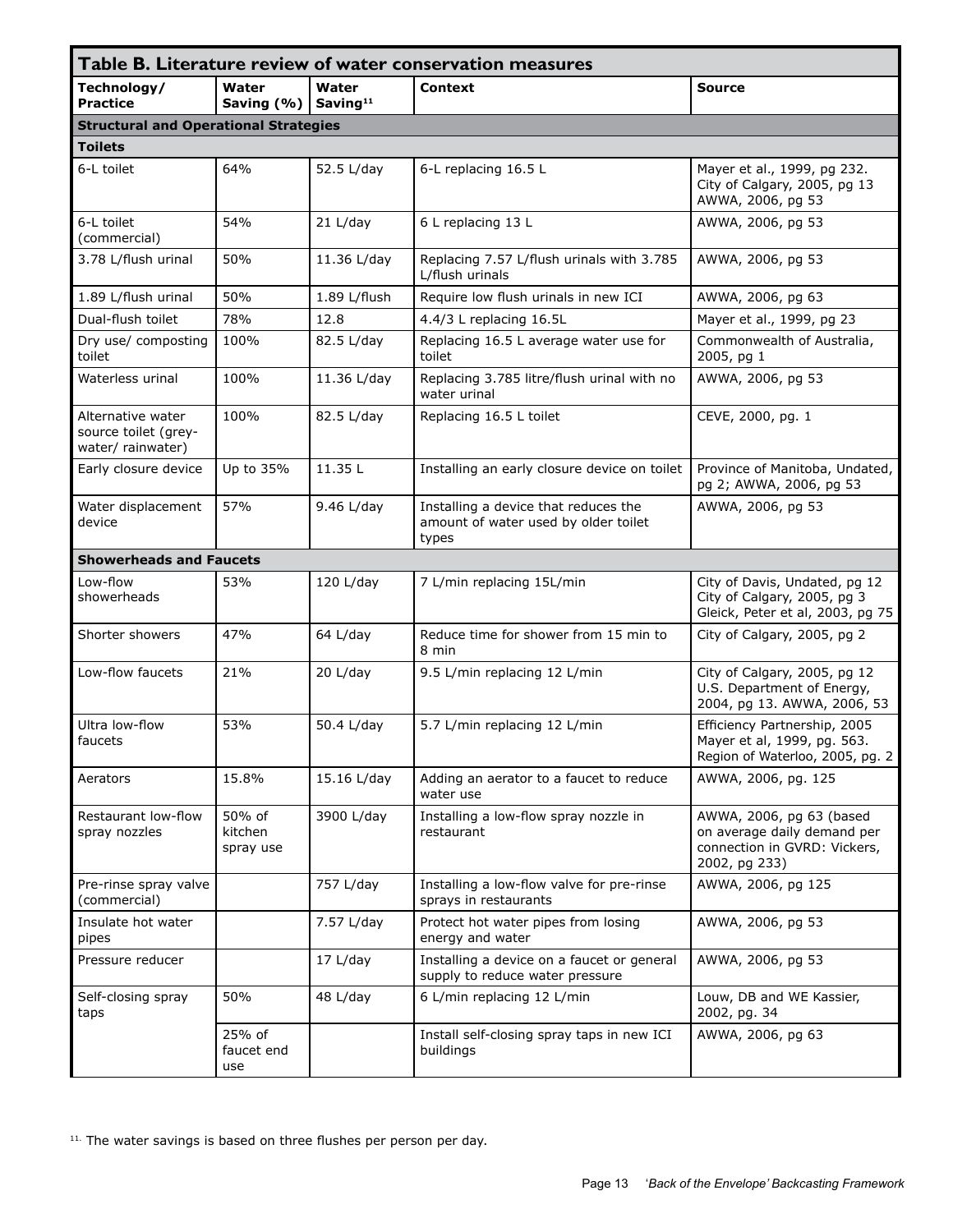| <b>Dishwashers and Clothes washers</b>                                          |                         |                    |                                                                    |                                                                                                                 |
|---------------------------------------------------------------------------------|-------------------------|--------------------|--------------------------------------------------------------------|-----------------------------------------------------------------------------------------------------------------|
| Water efficient<br>dishwashers                                                  | 24%                     | 10 L/week          | 30L/load replacing 40L/load                                        | City of Davis, Undated, pg 2                                                                                    |
| Water efficient<br>dishwashers                                                  | 36%                     | 14.4 L/week        | 25.6L/load replacing 40L/load                                      | EPCOR Canada, Undated, pg 1                                                                                     |
| Water efficient<br>dishwashers                                                  | 44%                     | 17.5 L/week        | 22.5L/load replacing 40L/load                                      | City of Calgary, 2005, pg 1                                                                                     |
| Water efficient<br>dishwashers                                                  | 55%                     | 22 L/week          | 18L/load replacing 40L/load                                        | Government of Australia,<br>2005, pg 1                                                                          |
| Water efficient<br>clothes washer<br>(commercial)                               |                         | 170 L/day          | Replacing a regular clothes washer with<br>water efficient model   | AWWA, 2006, pg 125                                                                                              |
| Water efficient<br>clothes washer                                               | 45%                     | 77.3 L/load        | Average 92.7L (average) replacing 170L                             | Gleick, Peter et al, 2003, pg<br>125 (source for frequency<br>of use): Louw, DB and WE<br>Kassier. 2002, pg 118 |
| Horizontal axis<br>washing machine                                              | 33%                     | 20.8 L/day         | Average 113.5 L replacing 170L                                     | AWWA, 2006, pg. 53                                                                                              |
| <b>Outdoor Water Uses</b>                                                       |                         |                    |                                                                    |                                                                                                                 |
| Water saving equipment<br>in a swimming pool                                    | 30%                     | 6411 L/day         | Reducing/ eliminating leaks; ensuring<br>pools are water efficient | European Environment Agency.<br>2001, pg. 69                                                                    |
| Xeriscaping                                                                     | 30%                     | 995.5 L/day        | Xeric landscape replacing turfgrass                                | Sovocool et al., 2006, pg 92                                                                                    |
| Xeriscape mix                                                                   | 50%                     | 51.5 L/day         | Reducing green turf by half                                        | Gleick, Peter et al, 2003, pg 64                                                                                |
| Water saving "equip-<br>ment" for irrigation                                    | Approx 62%              | 117.8 L/day        | Increase water efficiency of municipal<br>irrigation               | European Environment Agency.<br>2001, pg 69                                                                     |
| Rain shutoffs                                                                   |                         | 75.7 L/day         | Installing a rain gauge to shut sprinkler<br>off when raining      | AWWA, 2006, pg 125                                                                                              |
| Hose timers                                                                     |                         | $11.5$ L/day       | Putting a timer on a garden hose to<br>reduce excess watering      | AWWA, 2006, pg 125                                                                                              |
| Smart controllers                                                               | 24%                     | 24.72 L/day        | Add smart controller to automatic irriga-<br>tion systems          | CUWC Council, 2005, pg 37                                                                                       |
| Rainbarrel program                                                              |                         | 900,000 L/<br>year | Using rainwater for residential lawn<br>irrigation                 | BCMOE, 2001, pg 5                                                                                               |
| <b>Agriculture</b>                                                              |                         |                    |                                                                    |                                                                                                                 |
| Surface systems<br>(flood)                                                      | 55% efficient           |                    | Efficient agriculture                                              | Louw, DB and WE Kassier<br>2002, pg 9                                                                           |
| Conventional<br>sprinkler                                                       | 75%<br>efficient        |                    | Efficient agriculture                                              | Louw, DB and WE Kassier<br>2002, pg 9                                                                           |
| Mechanical (centre<br>pivot)                                                    | 80%<br>efficient        |                    | Efficient agriculture                                              | Louw, DB and WE Kassier<br>2002, pg 9                                                                           |
| Micro jet                                                                       | 85%<br>efficient        |                    | Efficient agriculture                                              | Louw, DB and WE Kassier<br>2002, pg 9                                                                           |
| Leaks etc.                                                                      |                         |                    |                                                                    |                                                                                                                 |
| Fixing leaks                                                                    | 75.6%                   | 18.9 L/day         | Repairing household leaks                                          | AWWA, 2006, pg 53                                                                                               |
|                                                                                 |                         | 21801 L/day        | Fixing one belowground leak averaging<br>15L/min                   | Jones, Marcellus Jr., 2006, pg<br>33                                                                            |
|                                                                                 | 12-15%                  |                    | Repairing leaks in water supply system                             | Louw, DB and WE Kassier.<br>2002, pg 44                                                                         |
| Household leaks                                                                 | 77%                     | 19.3/L/day         | "with conservation"                                                | Louw, DB and WE Kassier,<br>2002, pg 118                                                                        |
| Remove garbage<br>grinder (commercial)                                          |                         | 1514 L/day         | Removing apparatus that grinds garbage<br>in restaurant            | AWWA, 2006, pg 125                                                                                              |
| Water saving equip-<br>ment and leakage<br>detection in indi-<br>vidual schools | 51-79%                  | 15058 L/day        | Improving efficiency of schools                                    | European Environmental<br>Agency, 2001, pg 69.                                                                  |
| Cooling tower<br>meters (commercial)                                            | 20% of cool-<br>ing use |                    | Sub-meter installation for cooling towers                          | AWWA, 2006, pg 63                                                                                               |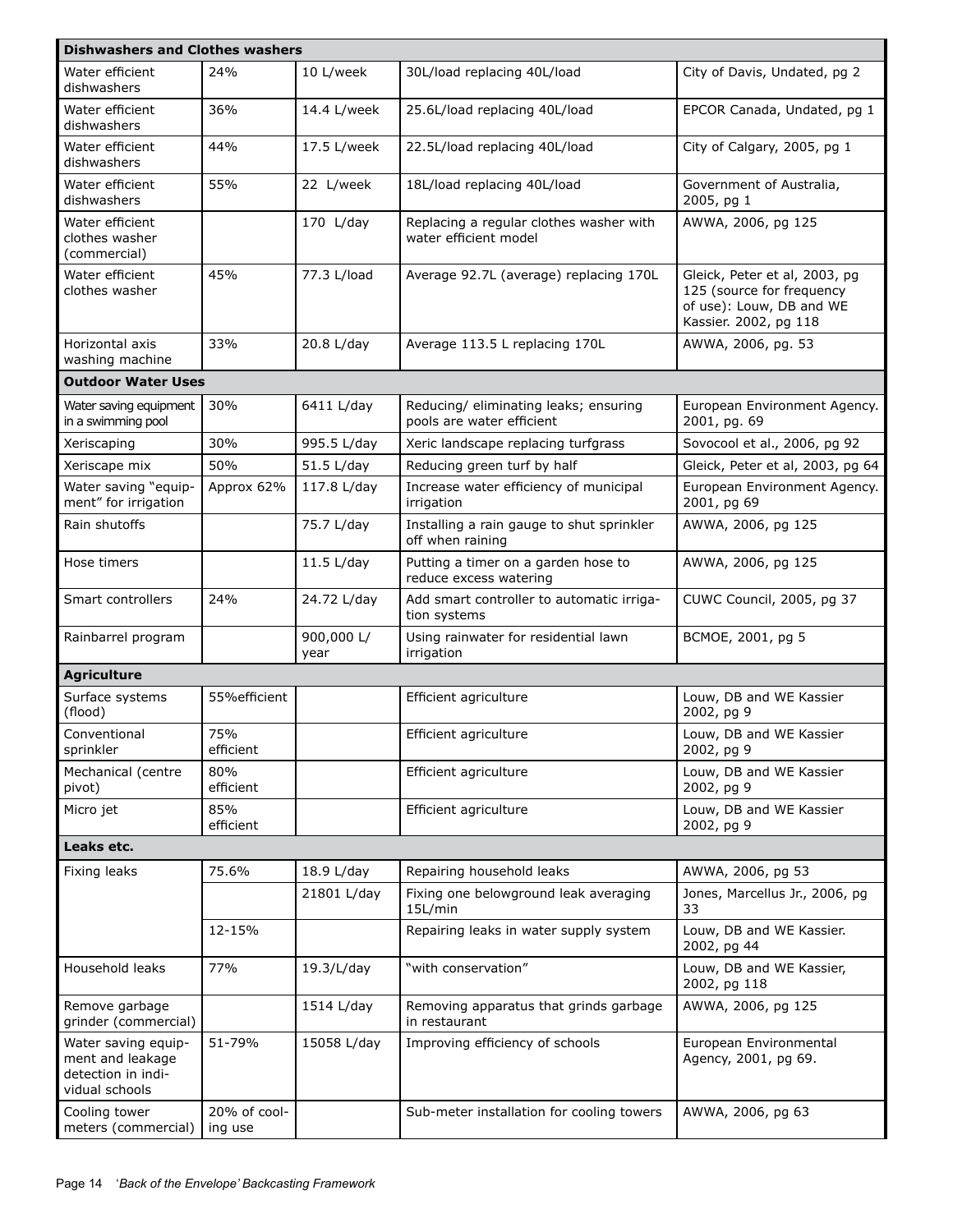| Socio-political strategies                                                                                                                                |                                                              |                       |                                                                                                                                                                                                                                     |                                                                                                                                                                                                                                       |
|-----------------------------------------------------------------------------------------------------------------------------------------------------------|--------------------------------------------------------------|-----------------------|-------------------------------------------------------------------------------------------------------------------------------------------------------------------------------------------------------------------------------------|---------------------------------------------------------------------------------------------------------------------------------------------------------------------------------------------------------------------------------------|
| Bv-laws                                                                                                                                                   | 30%                                                          | 32.96 L/day           | Mandatory restriction limiting watering to<br>twice per week                                                                                                                                                                        | Vickers, Amy, 2006, pg 60                                                                                                                                                                                                             |
| By-laws                                                                                                                                                   | 53%                                                          | 57.68 L/day           | Mandatory restriction limiting lawn water-<br>ing to once per week                                                                                                                                                                  | Vickers, Amy, 2006, pg 60                                                                                                                                                                                                             |
| Public Education and<br>Behaviour changes                                                                                                                 | 2-5% (of all<br>end uses)                                    | 22.78 L/day           | Information and education of water<br>conservation                                                                                                                                                                                  | Louw, DB and WE Kassier.<br>2002, pg 120; BCMOE, 2001,<br>pg 6; AWWA, 2006, pg 63                                                                                                                                                     |
| Public Education and<br>Behaviour changes                                                                                                                 | 15%                                                          | 99.65 L/day           | Reduce peak water usage                                                                                                                                                                                                             | Derdall, 2002, pg 1                                                                                                                                                                                                                   |
| <b>Irrigation Audit</b>                                                                                                                                   |                                                              | 113.55 L/day          | Using an audit to identify residential<br>water inefficiencies                                                                                                                                                                      | AWWA, 2006, pg 125                                                                                                                                                                                                                    |
| Water use regulation                                                                                                                                      |                                                              | 94.6 L/pers/<br>day   | Greywater reuse, residential                                                                                                                                                                                                        | Louw, DB and WE Kassier.<br>2002; pg 120                                                                                                                                                                                              |
| A reuse program<br>for hotel and motel<br>owners(in Florida:<br>encouraging room<br>occupants to reuse<br>towels rather than get<br>fresh ones every day) |                                                              | 189.25 L/<br>room/day | The estimated average was 50 gallons of<br>water saved per occupied room per day.<br>Participating hotels and motels also saved<br>an average of 20 to 30% on laundry<br>costs, and the amount of detergent used<br>also decreased. | WaterBucket, 2006, pg 1<br>(Estimated results show that<br>program participants saved a<br>combined 100 million gallons<br>of water in only one year.<br>The audits covered properties<br>ranging in size from one to<br>1000 rooms.) |
| Indoor audit<br>(commercial)                                                                                                                              | 15% of all<br>end uses                                       | 378.5 L/day           | Using an audit to identify water<br>inefficiencies                                                                                                                                                                                  | AWWA, 2006, pgs 63, 125                                                                                                                                                                                                               |
| Irrigation audits<br>(commercial)                                                                                                                         |                                                              | 946.25 L/day          | Using an audit to identify irrigation<br>inefficiencies                                                                                                                                                                             | AWWA, 2006, pg 125                                                                                                                                                                                                                    |
| Indoor water audits<br>(residential)                                                                                                                      |                                                              | 75.7 L/day            | Using an audit to identify water<br>inefficiencies                                                                                                                                                                                  | AWWA, 2006, pg 125                                                                                                                                                                                                                    |
| <b>Economic Strategies</b>                                                                                                                                |                                                              |                       |                                                                                                                                                                                                                                     |                                                                                                                                                                                                                                       |
| Increasing residen-<br>tial water rates and                                                                                                               | $2 - 4%$                                                     | 19.53 L/day           | 10% increase in price                                                                                                                                                                                                               | Louw, DB and WE Kassier.<br>2002, pg 120                                                                                                                                                                                              |
| Universal metering                                                                                                                                        | 25-30%                                                       |                       | Replacing flat rate with meter; pay accord-<br>ing to use                                                                                                                                                                           | Louw, DB and WE Kassier.<br>2002, pg 43                                                                                                                                                                                               |
|                                                                                                                                                           | 34%                                                          |                       | Installing meter on residential water accounts                                                                                                                                                                                      | BCMOE, 2001, pg 5                                                                                                                                                                                                                     |
| Home retrofit<br>program                                                                                                                                  |                                                              | 106.85 L/day          | Providing households with rebates to install<br>low-flow fixtures: showerhead \$7, bath-<br>room aerator \$1; up to \$14 per household                                                                                              | BCMOE, 2001, pg 6                                                                                                                                                                                                                     |
| Rainbarrel rebates                                                                                                                                        |                                                              | 22.7 L/day            | Providing money back on purchase of<br>rainbarrel                                                                                                                                                                                   | AWWA; 2006, pg 125                                                                                                                                                                                                                    |
| Irrigation rebate                                                                                                                                         |                                                              | 113.55 L/day          | Rebates on high-efficiency product purchases                                                                                                                                                                                        | AWWA; 2006, pg 125                                                                                                                                                                                                                    |
| Clothes washer<br>rebates(residential)                                                                                                                    |                                                              | 56.8 L/day            | Rebate on high-efficiency clothes washer<br>purchase                                                                                                                                                                                | AWWA; 2006, pg 125                                                                                                                                                                                                                    |
| Coin-op clothes<br>washer rebates<br>(multifamily and<br>commercial)                                                                                      | 35% of<br>laundry                                            |                       | Rebate on high-efficiency clothes washer<br>purchase                                                                                                                                                                                | AWWA, 2006, pg 63                                                                                                                                                                                                                     |
| Toilet rebates<br>(residential)                                                                                                                           |                                                              | 94.6 L/day            | Rebate on high-efficiency toilet purchase                                                                                                                                                                                           | AWWA; 2006, pg 125                                                                                                                                                                                                                    |
| Toilet rebates<br>(commercial)                                                                                                                            |                                                              | 128.69 L/day          | Providing commercial users with rebates<br>to install low-flow toilets                                                                                                                                                              | AWWA, 2006, pg 125                                                                                                                                                                                                                    |
| Water rate/ sewer<br>rate; rebates;<br>stormwater utility<br>approach; integra-<br>tion of water issues<br>(rain, grey, potable)                          | 5-13.8%<br>reduction<br>using an<br>increasing<br>block rate |                       | Utility pricing to include full cost; increase<br>water rate; rebates on efficient water<br>fixtures; a 10% increase in water rates<br>provided about 3% more revenue while<br>triggering a 7% reduction in use                     | USEPA, 1995, pg 122<br>Louw, DB and WE<br>Kassier, 2002, pg 43                                                                                                                                                                        |
| Submetering                                                                                                                                               | 20-40%                                                       |                       | Install meters in subunits, such as apart-<br>ments and condominiums                                                                                                                                                                | USEPA, 1995, pg 10                                                                                                                                                                                                                    |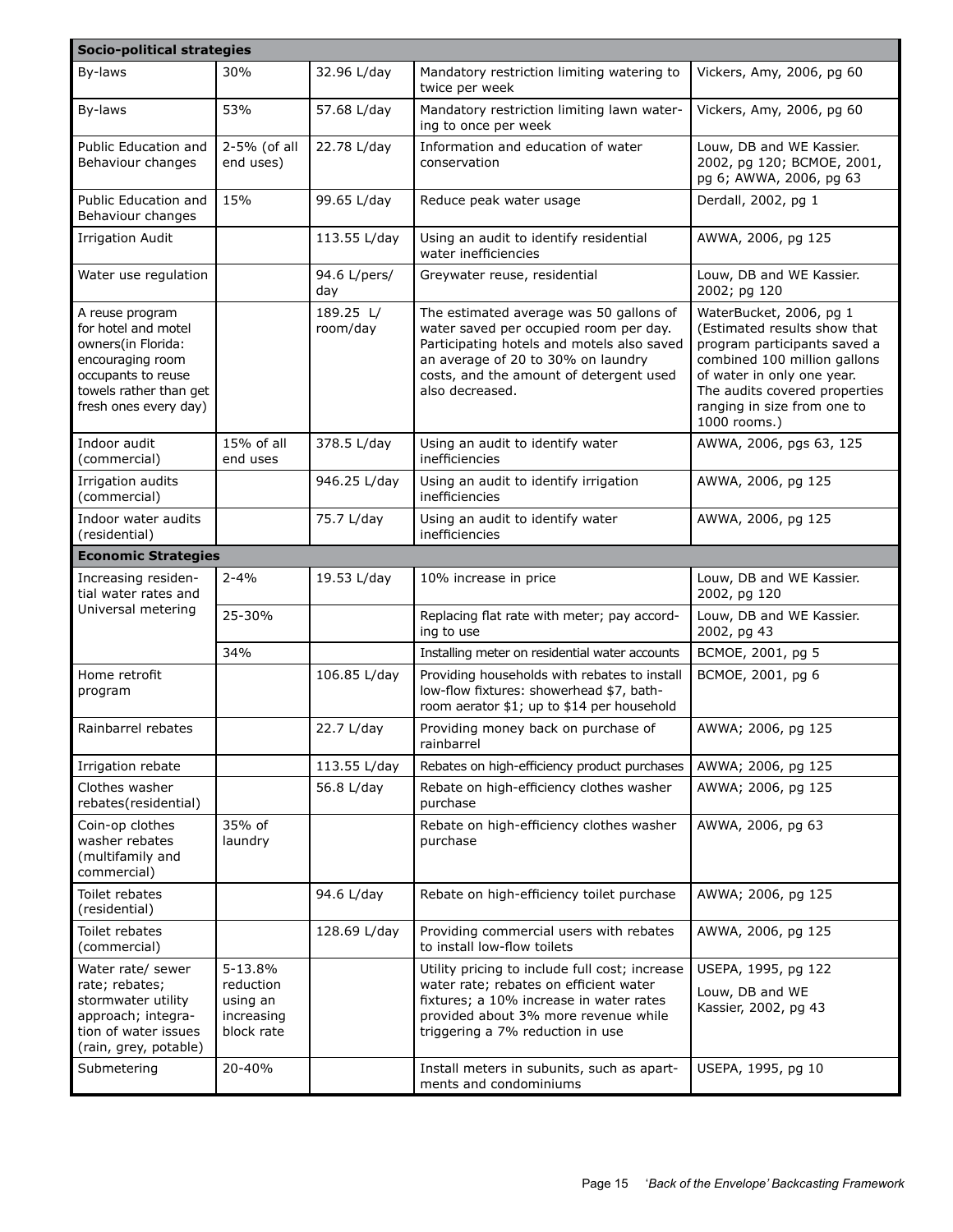## **Sources Referenced**

- American Water Works Association. 2006. *Water Conservation Programs A Planning Manual* (Manual of Water Supply Practices: M52), 1st Edition. AWWA. Denver, Colorado, USA.
- British Columbia Ministry of Environment. 2001. *Water Use Efficiency Catalogue for British Columbia: Education and Information Sharing*. "Corporation of Delta." Government of British Columbia, Victoria, B.C., Canada. [Online]: http://www.env.gov.bc.ca/wat/wtr\_use\_eff\_cat\_bc/ed\_info\_share.html, Accessed March 12, 2006.
- California Urban Water Conservation (CUWC) Council. 2005. *Water Smart Landscapes for California. AB2717 Landscape Task Force Findings, Recommendations, and Actions*. Report to the Governor and Legislature. Sacramento, California, USA. [Online]: http://www.greenventure.ca/pdf/WaterEfficientLandscaping.pdf, Accessed February 13, 2006.
- City of Calgary. 2005. "Low Water Use Fixture Requirement FAQ" http://content.calgary.ca/CCA/City+Hall/ Business+Units/Waterworks/Indoor+Water+Conservation/Low+Water+Use+Fixture+Requirement+-+FAQ. htm#savings
- City of Davis. Undated. *Indoor Water Efficiency Guidelines. Public Works Department*. Davis, California, USA. [Online] http://www.city.davis.ca.us/pw/water/conserve.cfm#indoor, Accessed February 12, 2006.
- Commonwealth of Australia. 2005. *Technical Manual: Waterless Toilets* (Fact Sheet #27) [Online]: http://www. greenhouse.gov.au/yourhome/technical/fs27.htm, Accessed February 18, 2006.
- Efficiency Partnership. 2005. *Low Flow Showerheads and Aerators*. [Online]: http://www.fypower.org/res/tools/ products\_results.html?id=100160, Accessed March 12, 2006
- Environment Australia. 1997. *Environmental Incentives: Australia Experience with economic instruments for environmental management*. Dr. David James, Ecoservices Pty Ltd. Commissioned by Environment Australia. Commonwealth of Australia, Canberra, ACT, Australia. [Online]: http://www.deh.gov.au/about/publications/ economics/incentives/pubs/incentives.pdf, Accessed March 12, 2006.
- Environment Canada. 2005. *Water use and Wastewater in the Georgia Basin*. [Online] http://www.ecoinfo.ec.gc.ca/ env\_ind/region/wateruse/gbwateruse\_e.cfm, Accessed March 18, 2006
- EPCOR Canada. Undated. *Water Efficient Appliances*. [Online] http://www.epcor.ca/Customers/HomeSmallBus/ Energy+ and+Water+Efficiency/Saving+Water/WaterEffAppliances.htm. Accessed: February 13, 2006.
- European Environmental Agency. 2001. "Sustainable water use in Europe Part 2: Demand management." *Environmental issue report* 19: EEA. Copenhagen, Denmark. Available at http://www.eea.eu.int
- Derdall, Randy. 2002. *Kamloops Goes Water Smart. Peace and Environment News* (May-June). Peace and Environment Resource Centre. Ottawa, ON, Canada. [Online]: http://perc.ca/PEN/2002-05-06/s-derdall.html, Accessed March 12, 2006
- Gleick, Peter et al. 2003. *Waste Not, Want Not: The Potential for Urban Water Conservation in California*. Pacific Institute. Oakland, California, USA.
- Government of Australia. 2005. *Reducing Water Demand. Technical Manual: Design for Lifestyle and the Future*. [Online]: http://www.greenhouse.gov.au/yourhome/technical/fs27.htm, Accessed February 18, 2006.
- Jones, Marcellus Jr. 2006. "With today's technology, what percentage of unaccounted-for water is OK?" *Journal AWWA*. 98:2 February, 32-33.
- Louw, D.B. and W.E. Kassier. 2002. *The Costs and Benefits of Water Demand Management*. Centre for International Marking and Development. Paarl, South Africa.
- Mayer et al. 1999. *Residential End Uses of Water*. AWWA Resource Foundation. Denver, Colorado, USA
- Ontario Clean Water Agency (OCWA). Undated. *Beautiful Lawns and Gardens Through Water Efficient Landscaping*. OCWA, Toronto, Ontario, Canada. [Online]: http://www.greenventure.ca/pdf/WaterEfficientLandscaping.pdf, Accessed February 18, 2006.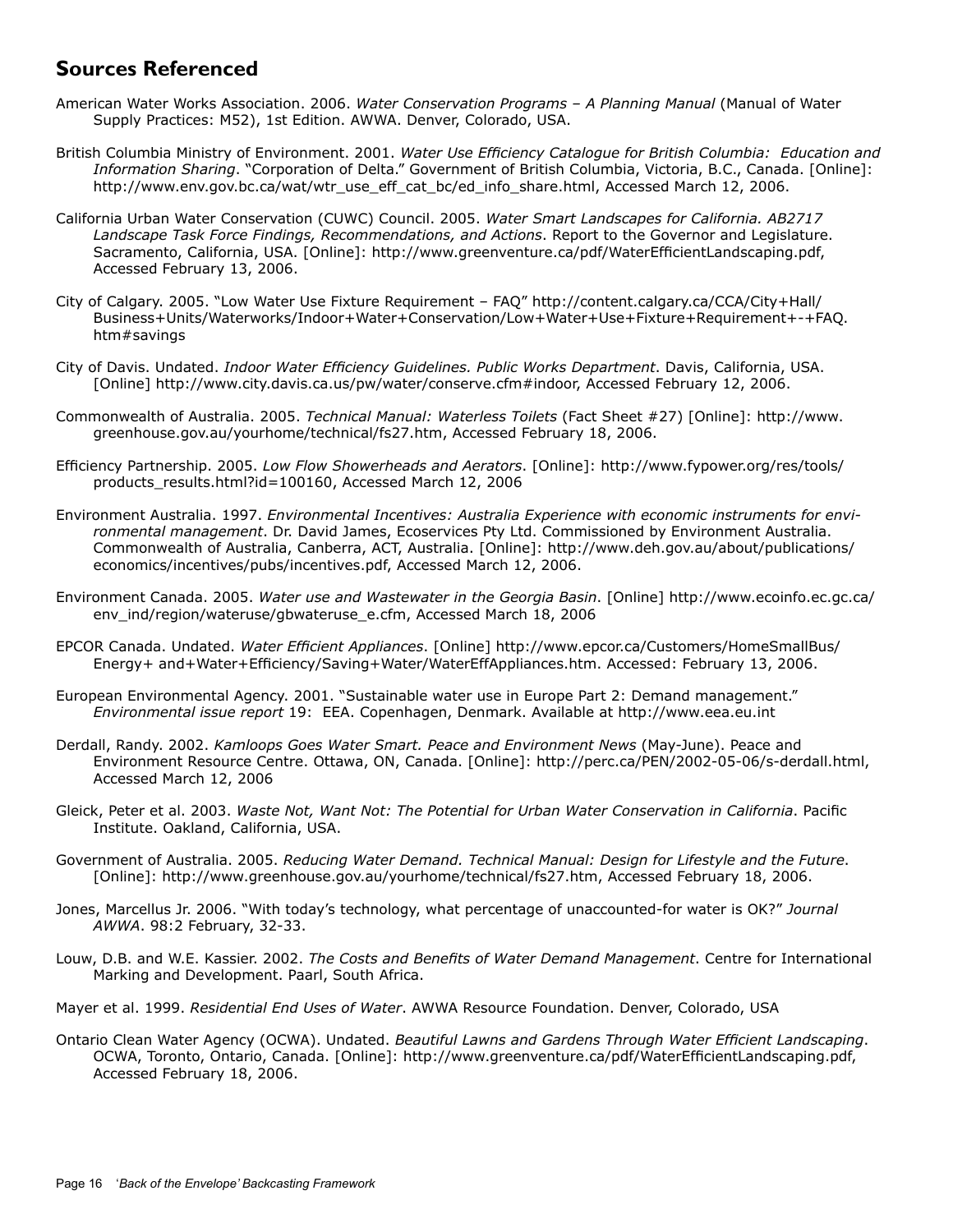- Ontario Ministry of the Environment (OMOE). 2005. *Green Facts: New Water Conservation Requirements for Permits to Take Water*. PIBS 5303e. (October 2005). [Online]: http://www.ene.gov.on.ca/programs/5303e.pdf, Accessed March 6, 2006.
- Province of Manitoba. Undated. *Indoor Water Use*. Programs Division, Pollution Prevention Branch. [Online]: http:// www.gov.mb.ca/conservation/pollutionprevention/wateruse/publs/bul9806e.html, Accessed March 6, 2006.
- Region of Waterloo. 2005. *Water Efficiency Tips: Suggestions for Improving Water Efficiency Around Your House* http://www.region.waterloo.on.ca/web/region.nsf/0/5dec0619081e5e7e85256c75005e3cc4?OpenDocument
- Sovocool, Kent A., Mitchell Morgan and Doug Bennett. 2006. "An in-depth investigation of Xeriscape as a water conservation measure." *Journal AWWA*. 98:2 February, 82-93.
- United States Department of Energy. 2004. *BMP#5: Faucets and Showerheads*. [Online]: http://www.eere.energy. gov/femp/technologies/eep\_faucets.cfm, Accessed February 18, 2006.
- United States Environmental Protection Agency (USEPA). 1995. *Clean Water Through Conservation, Chapter 3: How to Conserve Water and Use it Effectively*. [Online]: http://www.epa.gov/OW/you/chap3.html, Accessed March 1, 2006.
- United States Environmental Protection Agency (USEPA). Undated. *Growing Toward More Efficient Water Use: Linking Development, Infrastructure, and Drinking Water Policies*. Development, Community and Environment Division. Washington, D.C. USA
- Vickers, Amy. 2002. *Handbook of Water Use and Conservation*. WaterPlow Press. Amherst, MA, USA.
- Vickers, Amy. 2006. "New Directions in Lawn and Landscape Water Conservation." *Journal AWWA*. 98:2 February, 56-61
- Water Bucket: Sustainable Approaches to Water Resources. 2006. "Water CHAMP helps hotels and motels conserve water." [Online] http://www.waterbucket.ca/wuc/index.asp?sid=34&id=91&type=single Accessed: March 9, 2006.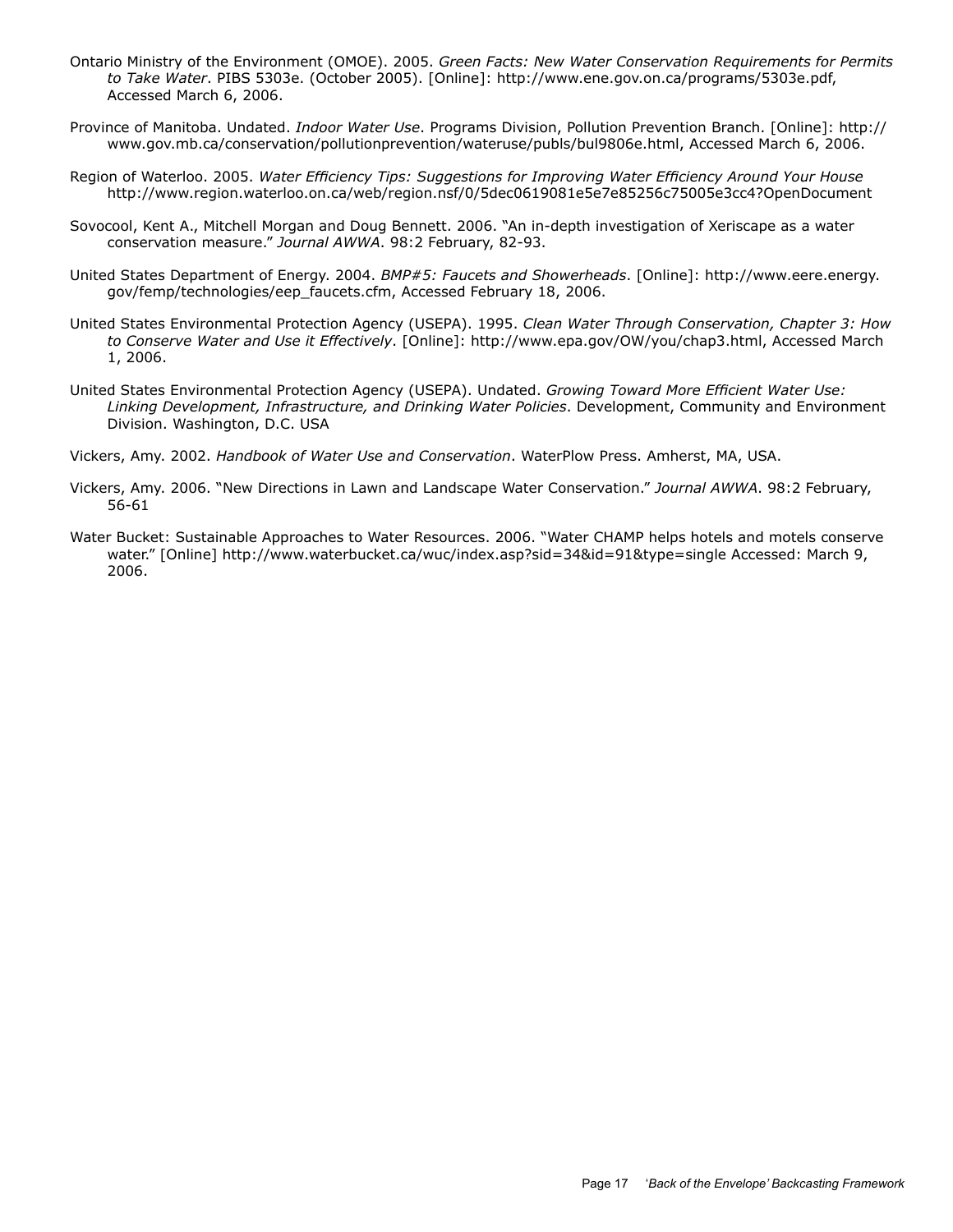## **Annex C: Water Reduction Scenario Breakdowns**

#### **Average city – Business as Usual (21 Feb 07 Base year: 2005 – Projected to 2050)**

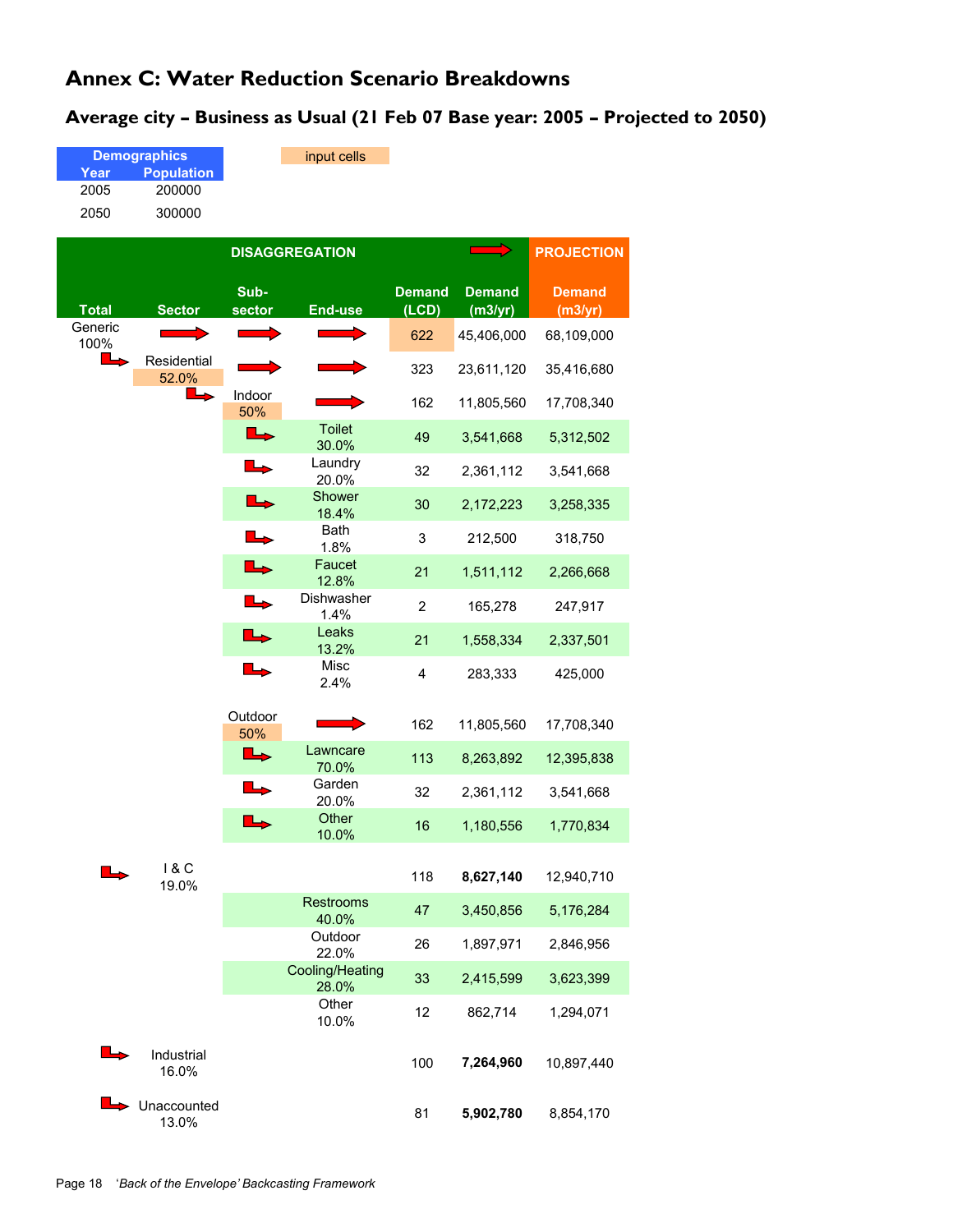#### **Average city – Enhanced Efficiency (21 Feb 07 Base year: 2005 – Projected to 2050)**

input cells

|      | <b>Demographics</b> |
|------|---------------------|
| Year | <b>Population</b>   |
| 2005 | 200000              |
| 2050 | 300000              |

|                 | <b>DISAGGREGATION</b>              |                       |                          |                        | <b>PROJECTION</b>        | <b>REAGGREGATION</b>     |                |                    |                |              |      |
|-----------------|------------------------------------|-----------------------|--------------------------|------------------------|--------------------------|--------------------------|----------------|--------------------|----------------|--------------|------|
| <b>Total</b>    | <b>Sector</b>                      | Sub-<br>sector        | <b>End-use</b>           | <b>Demand</b><br>(LCD) | <b>Demand</b><br>(m3/yr) | <b>Demand</b><br>(m3/yr) |                | End-use Sub-sector | <b>Sector</b>  | <b>Total</b> |      |
| Generic<br>100% |                                    |                       |                          | 622                    | 45,406,000               | 68,109,000               |                |                    | $\blacksquare$ | 51,891,294   | 1.14 |
| $\rightarrow$   | Residential<br>52.0%               |                       |                          | 323                    | 23,611,120               | 35,416,680               |                |                    | 24,740,322     | 1.05         |      |
|                 | ┗                                  | Indoor<br>50%         |                          | 162                    | 11,805,560               | 17,708,340               | $\blacksquare$ | 9,688,233          | 0.82           |              |      |
|                 |                                    | L                     | <b>Toilet</b><br>30.0%   | 49                     | 3,541,668                | 5,312,502                | 1,827,501      |                    |                |              |      |
|                 |                                    | L,                    | Laundry<br>20.0%         | 32                     | 2,361,112                | 3,541,668                | 1,947,917      |                    |                |              |      |
|                 |                                    | ┗                     | Shower<br>18.4%          | 30                     | 2,172,223                | 3,258,335                | 1,726,917      |                    |                |              |      |
|                 |                                    | ┗                     | Bath<br>1.8%             | 3                      | 212,500                  | 318,750                  | 318,750        |                    |                |              |      |
|                 |                                    | L                     | Faucet<br>12.8%          | 21                     | 1,511,112                | 2,266,668                | 1,938,001      |                    |                |              |      |
|                 |                                    | L.                    | Dishwasher<br>1.4%       | 2                      | 165,278                  | 247,917                  | 176,021        |                    |                |              |      |
|                 |                                    | $\rightarrow$         | Leaks<br>13.2%           | 21                     | 1,558,334                | 2,337,501                | 1,753,126      |                    |                |              |      |
|                 |                                    | $\blacktriangleright$ | Misc<br>2.4%             | 4                      | 283,333                  | 425,000                  | 0              |                    |                |              |      |
|                 |                                    | Outdoor<br>50%        |                          | 162                    | 11,805,560               | 17,708,340               |                | 15,052,089         |                |              |      |
|                 |                                    | L                     | Lawncare<br>70.0%        | 113                    | 8,263,892                | 12,395,838               | 9,916,670      |                    |                |              |      |
|                 |                                    | L.                    | Garden<br>20.0%          | 32                     | 2,361,112                | 3,541,668                | 3,541,668      |                    |                |              |      |
|                 |                                    |                       | Other<br>10.0%           | 16                     | 1,180,556                | 1,770,834                | 1,593,751      |                    |                |              |      |
|                 | 1 & C<br>19.0%                     |                       |                          | 118                    | 8,627,140                | 12,940,710               | $\blacksquare$ |                    | 8,489,106      |              |      |
|                 |                                    | ┺                     | Restrooms<br>40.0%       | 47                     | 3,450,856                | 5,176,284                | 3,105,770      |                    |                |              |      |
|                 |                                    |                       | Outdoor<br>22.0%         | 26                     | 1,897,971                | 2,846,956                | 2,277,565      |                    |                |              |      |
|                 |                                    |                       | Cooling/Heating<br>28.0% | 33                     | 2,415,599                | 3,623,399                | 1,811,699      |                    |                |              |      |
|                 |                                    |                       | Other<br>10.0%           | 12                     | 862,714                  | 1,294,071                | 1,294,071      |                    |                |              |      |
|                 | Industrial<br>16.0%                |                       |                          | 100                    | 7,264,960                | 10,897,440               | ┏<br>9,807,696 |                    | 9,807,696      |              |      |
|                 | $\rightarrow$ Unaccounted<br>13.0% |                       |                          | 81                     | 5,902,780                | 8,854,170                |                |                    | 8,854,170      |              |      |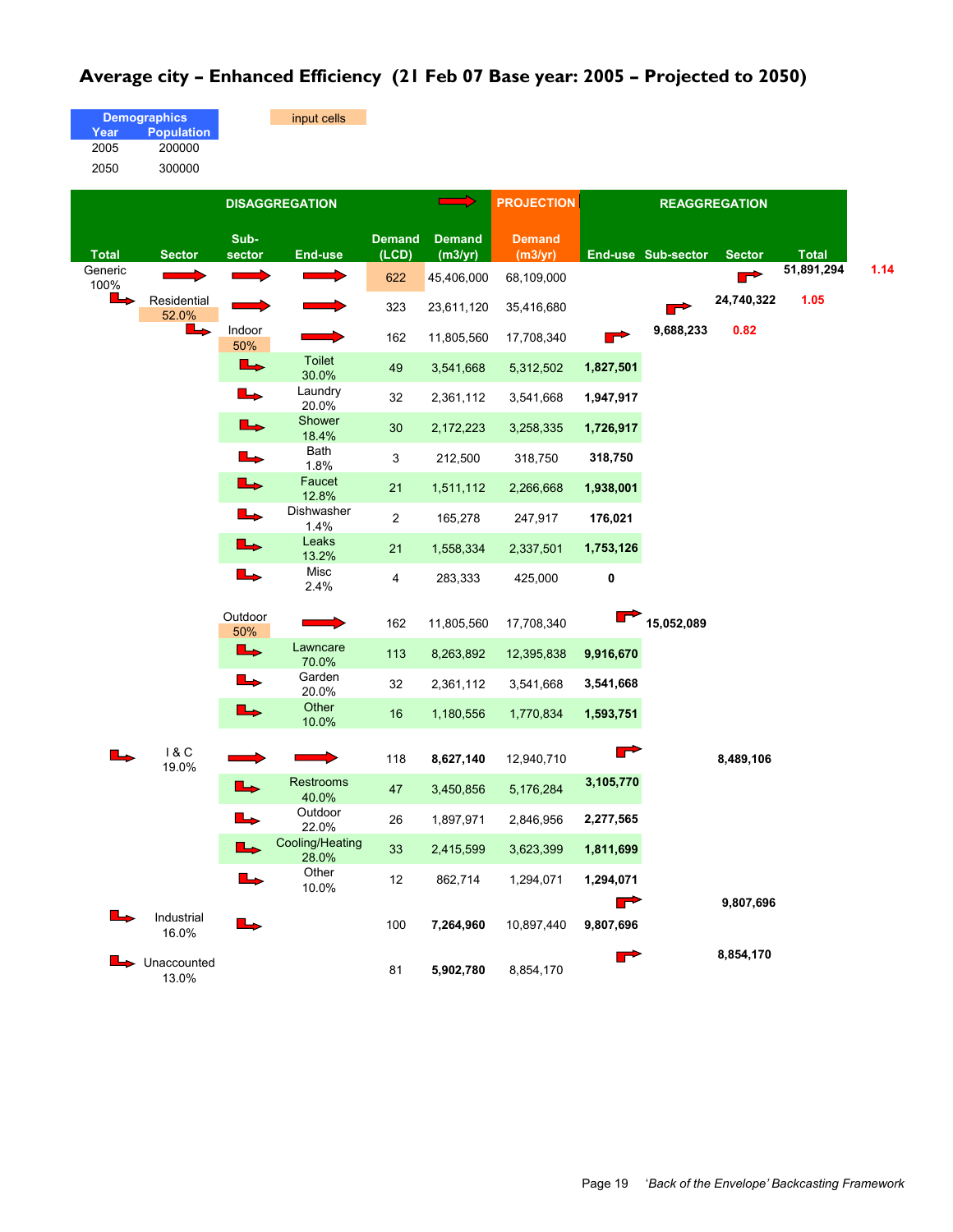## **Average city – Soft Path (21 Feb 07 Base year: 2005 – Projected to 2050)**

input cells

| <b>Demographics</b> |                   |  |  |  |  |  |  |
|---------------------|-------------------|--|--|--|--|--|--|
| Year                | <b>Population</b> |  |  |  |  |  |  |
| 2005                | 200000            |  |  |  |  |  |  |
| 2050                | 300000            |  |  |  |  |  |  |

|                 |                      | <b>DISAGGREGATION</b> |                             |                        |                          |                          |                | <b>PROJECTION</b>  | <b>REAGGREGATION</b> |              |  |  |  |
|-----------------|----------------------|-----------------------|-----------------------------|------------------------|--------------------------|--------------------------|----------------|--------------------|----------------------|--------------|--|--|--|
| <b>Total</b>    | <b>Sector</b>        | Sub-<br>sector        | <b>End-use</b>              | <b>Demand</b><br>(LCD) | <b>Demand</b><br>(m3/yr) | <b>Demand</b><br>(m3/yr) |                | End-use Sub-sector | <b>Sector</b>        | <b>Total</b> |  |  |  |
| Generic<br>100% |                      |                       |                             | 622                    | 45,406,000               | 68,109,000               |                |                    |                      | 38,379,544   |  |  |  |
| L               | Residential<br>52.0% |                       |                             | 323                    | 23,611,120               | 35,416,680               |                |                    | 17,631,840           | 0.75         |  |  |  |
|                 |                      | Indoor<br>50%         |                             | 162                    | 11,805,560               | 17,708,340               | $\blacksquare$ | 6,263,086          | 0.53                 |              |  |  |  |
|                 |                      | ┗                     | Toilet<br>30.0%             | 49                     | 3,541,668                | 5,312,502                | 850,000        |                    |                      |              |  |  |  |
|                 |                      |                       | Laundry<br>20.0%            | 32                     | 2,361,112                | 3,541,668                | 973,959        |                    |                      |              |  |  |  |
|                 |                      | L                     | Shower<br>18.4%             | 30                     | 2,172,223                | 3,258,335                | 1,270,750      |                    |                      |              |  |  |  |
|                 |                      | ┗→                    | Bath<br>1.8%                | 3                      | 212,500                  | 318,750                  | 239,063        |                    |                      |              |  |  |  |
|                 |                      | L                     | Faucet                      | 21                     | 1,511,112                | 2,266,668                | 1,609,334      |                    |                      |              |  |  |  |
|                 |                      |                       | 12.8%<br>Dishwasher<br>1.4% | $\overline{2}$         | 165,278                  | 247,917                  | 151,229        |                    |                      |              |  |  |  |
|                 |                      | ┺                     | Leaks                       | 21                     | 1,558,334                | 2,337,501                | 1,168,750      |                    |                      |              |  |  |  |
|                 |                      | L                     | 13.2%<br>Misc<br>2.4%       | 4                      | 283,333                  | 425,000                  | 0              |                    |                      |              |  |  |  |
|                 |                      | Outdoor<br>50%        |                             | 162                    | 11,805,560               | 17,708,340               |                | 11,368,754         |                      |              |  |  |  |
|                 |                      | ll,                   | Lawncare<br>70.0%           | 113                    | 8,263,892                | 12,395,838               | 6,941,669      |                    |                      |              |  |  |  |
|                 |                      | ll,                   | Garden<br>20.0%             | 32                     | 2,361,112                | 3,541,668                | 3,541,668      |                    |                      |              |  |  |  |
|                 |                      | L                     | Other<br>10.0%              | 16                     | 1,180,556                | 1,770,834                | 885,417        |                    |                      |              |  |  |  |
|                 | 18C<br>19.0%         |                       |                             | 118                    | 8,627,140                | 12,940,710               | r              |                    | 3,720,454            |              |  |  |  |
|                 |                      |                       | <b>Restrooms</b><br>40.0%   | 47                     | 3,450,856                | 5,176,284                | 2,070,514      |                    |                      |              |  |  |  |
|                 |                      |                       | Outdoor<br>22.0%            | 26                     | 1,897,971                | 2,846,956                | 355,870        |                    |                      |              |  |  |  |
|                 |                      |                       | Cooling/Heating<br>28.0%    | 33                     | 2,415,599                | 3,623,399                | $\pmb{0}$      |                    |                      |              |  |  |  |
|                 |                      |                       | Other<br>10.0%              | 12                     | 862,714                  | 1,294,071                | 1,294,071      |                    |                      |              |  |  |  |
|                 | Industrial<br>16.0%  |                       |                             | 100                    | 7,264,960                | 10,897,440               | ┏<br>8,173,080 |                    | 8,173,080            |              |  |  |  |
|                 | Unaccounted<br>13.0% |                       |                             | 81                     | 5,902,780                | 8,854,170                | r<br>8,854,170 |                    | 8,854,170            |              |  |  |  |